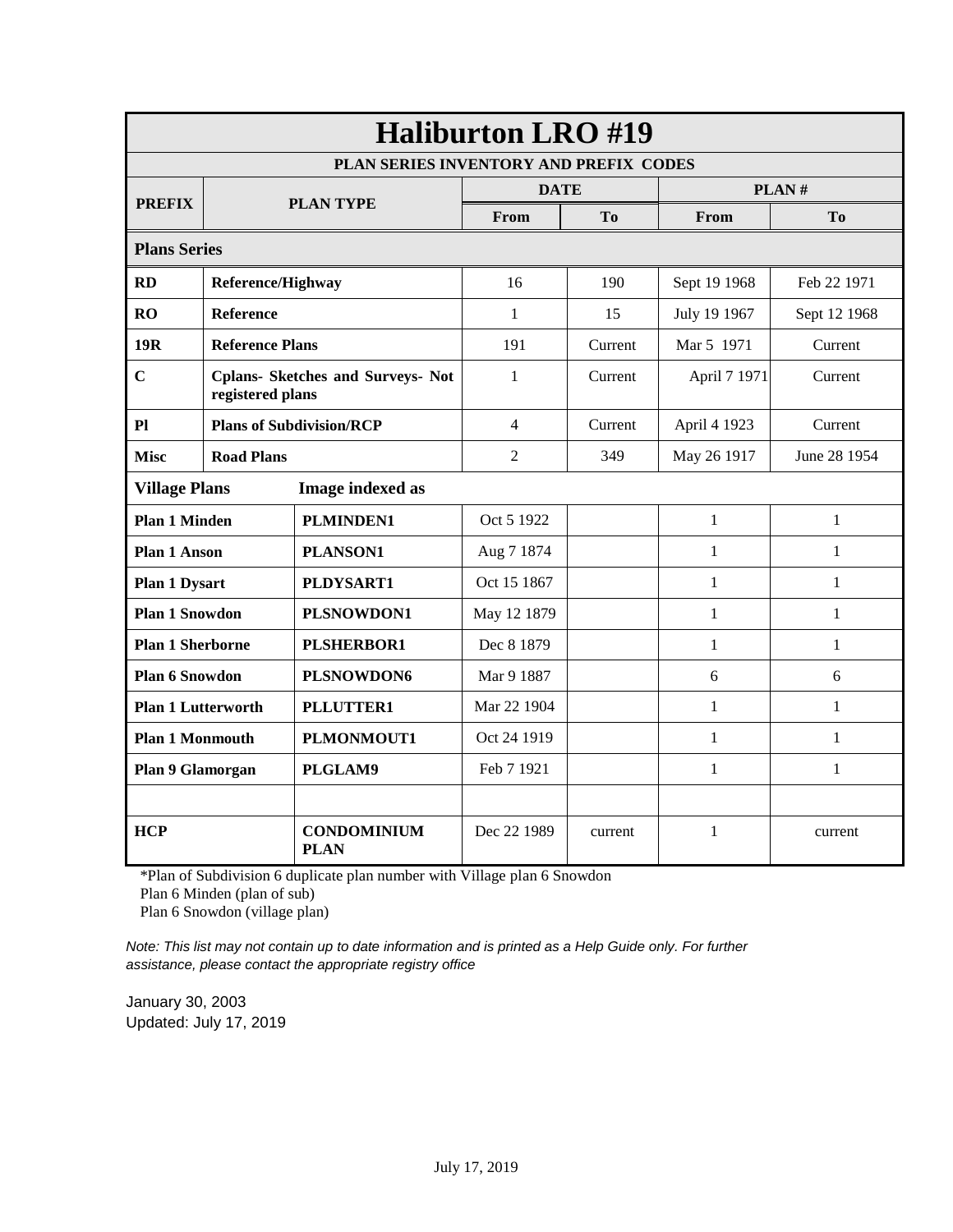|               |                 | Type of Plan       |                                   |                                             |
|---------------|-----------------|--------------------|-----------------------------------|---------------------------------------------|
|               |                 | M=Land Titles      |                                   |                                             |
|               |                 | Subdivision        |                                   |                                             |
|               |                 | <b>R=Registry</b>  |                                   |                                             |
|               |                 | Subdivision        |                                   |                                             |
| Plan No.      |                 | C=Compiled         | <b>Date</b>                       |                                             |
| (include      |                 | T=Townplot/Village |                                   |                                             |
| additional    | <b>PREFIX</b>   | Site               | S=surveyed,                       | <b>Description</b>                          |
| number if     | <b>TO INDEX</b> | O=Other (Add note  |                                   |                                             |
| plan was      | <b>BOARD</b>    | in comments        | R=registered                      | (underlying geographics)                    |
| renumbered)   | <b>PLANS</b>    | column)            |                                   |                                             |
|               | (MBP)           |                    |                                   |                                             |
| PL 140        | <b>MBP 140</b>  | $\mathbf R$        | S- Feb 1, 1940                    | Pt Lt 13-15, Con 9 Nightingale              |
|               |                 |                    | R- May 23, 1940                   |                                             |
| PL 141        | <b>MBP 141</b>  | $\mathsf{R}$       | S- Feb 2, 1940                    | Island E in Rock Lake Pt Lots 10, 11 Con 10 |
|               |                 |                    | R- May 23, 1940                   | and 3 Unnamed Islands in Rock Lake,         |
|               |                 |                    |                                   | Nightingale.                                |
| PL 142        | <b>MBP 142</b>  | $\mathbf R$        | S- Jan 30,1940                    | Pt Lt 10, 11, Con 11 Pt Lt 11, Con 12       |
|               |                 |                    | R- May 23, 1940                   | Nightingale                                 |
| <b>PL 147</b> | <b>MBP 147</b>  | R                  | S- Oct 11, 1940                   | Pt Sugar Island Gull Lake, Lutterworth      |
|               |                 |                    | R- May 7, 1941                    |                                             |
| <b>PL 149</b> | <b>MBP 149</b>  | $\mathbf R$        | S- Jan 29, 1940                   | Pt Lt 11-13, Con 14 Nightingale             |
|               |                 |                    | R- June 24, 1941                  |                                             |
| PL 162        | <b>MBP 162</b>  | $\mathbf R$        | S-Sept 16, 1926                   | Plan of Road and Tourist Locations          |
|               |                 |                    | R- Mar 26, 1946                   | Oxtongue Lake                               |
| <b>PL 164</b> | <b>MBP 164</b>  | $\mathsf{R}$       | S- May 25, 1946                   | Pt Lt 15, 16, Con 12 Stanhope               |
|               |                 |                    | R-Jan 6, 1947                     |                                             |
| PL 169        | <b>MBP 169</b>  | $\mathbf R$        | S- June 18, 1948                  | Pt LT 6, Con 2<br>Dysart                    |
|               |                 |                    | R- July 20, 1948                  |                                             |
| <b>PL 170</b> | <b>MBP 170</b>  | $\mathbf R$        | S- June 30, 1948                  | Pt Trout Island, Pt Lt 1 Con 13 havelock    |
| <b>PL 171</b> | <b>MBP 171</b>  | $\mathbf R$        | R- Aug 31, 1948                   | Pt Lt 25 Con 11 Stanhope                    |
|               |                 |                    | S- June 5, 1948<br>R-Dec 17, 1948 |                                             |
| <b>PL 172</b> | <b>MBP 172</b>  | $\mathbf R$        | S- Nov 10, 1948                   | Pt Lt 4 Con A Anson                         |
|               |                 |                    | R-Dec 18, 1948                    |                                             |
| <b>PL 175</b> | <b>MBP 175</b>  | $\mathbf R$        | S-Dec 15, 1948                    | Pt Lt 11, 12, Con 2 Bruton                  |
|               |                 |                    | R- Apr 27, 1949                   |                                             |
| PL 176        | <b>MBP 176</b>  | $\mathbf R$        | S - Mar 22, 1949                  | Pt Lt 5, 6, Con 3 Cardiff                   |
|               |                 |                    | R- Aug 11, 1949                   |                                             |
| PL 177        | <b>MBP 177</b>  | R                  | S- Nov 18, 1949                   | Pt Lt 4 Con 7, Minden                       |
|               |                 |                    | R-Feb 2, 1950                     |                                             |
| <b>PL 178</b> | <b>MBP 178</b>  | $\mathbf R$        | S- Oct 20, 1949                   | Pt Lt 8 Con 1 Anson                         |
|               |                 |                    | R- Feb 27, 1950                   |                                             |
| <b>PL 180</b> | <b>MBP 180</b>  | $\mathsf{R}$       | S - Sep 20, 1949                  | Pt Lts 8, 9 Con 6 Livingstone               |
|               |                 |                    | R- Mar 22, 1950                   |                                             |
| <b>PL 182</b> | <b>MBP 182</b>  | R                  | S- Jan 28, 1950                   | Pt Lt 16 - 19 Con 14, Stanhope              |
|               |                 |                    | R- May 9, 1950                    |                                             |
| <b>PL 183</b> | <b>MBP 183</b>  | $\mathbf R$        | S- Jan 17, 1950                   | Pt Lt 19, Con 11, Pt Lt 18 Con 12           |
|               |                 |                    | R- June 23, 1950                  | Stanhope                                    |
| <b>PL 185</b> | <b>MBP 185</b>  | $\mathsf{R}$       | S- Jan 20, 1950                   | Pt Lt 6-8, Con 10 Livingstone               |
|               |                 |                    | R- Aug 1, 1950                    |                                             |
| <b>PL 186</b> | <b>MBP 186</b>  | $\mathbf R$        | S- July 20, 1950                  | Pt Lt 8, 9, Con 7, Pt Lt 8-10, Con 8        |
|               |                 |                    | R- Aug 28, 1950                   | Stanhope                                    |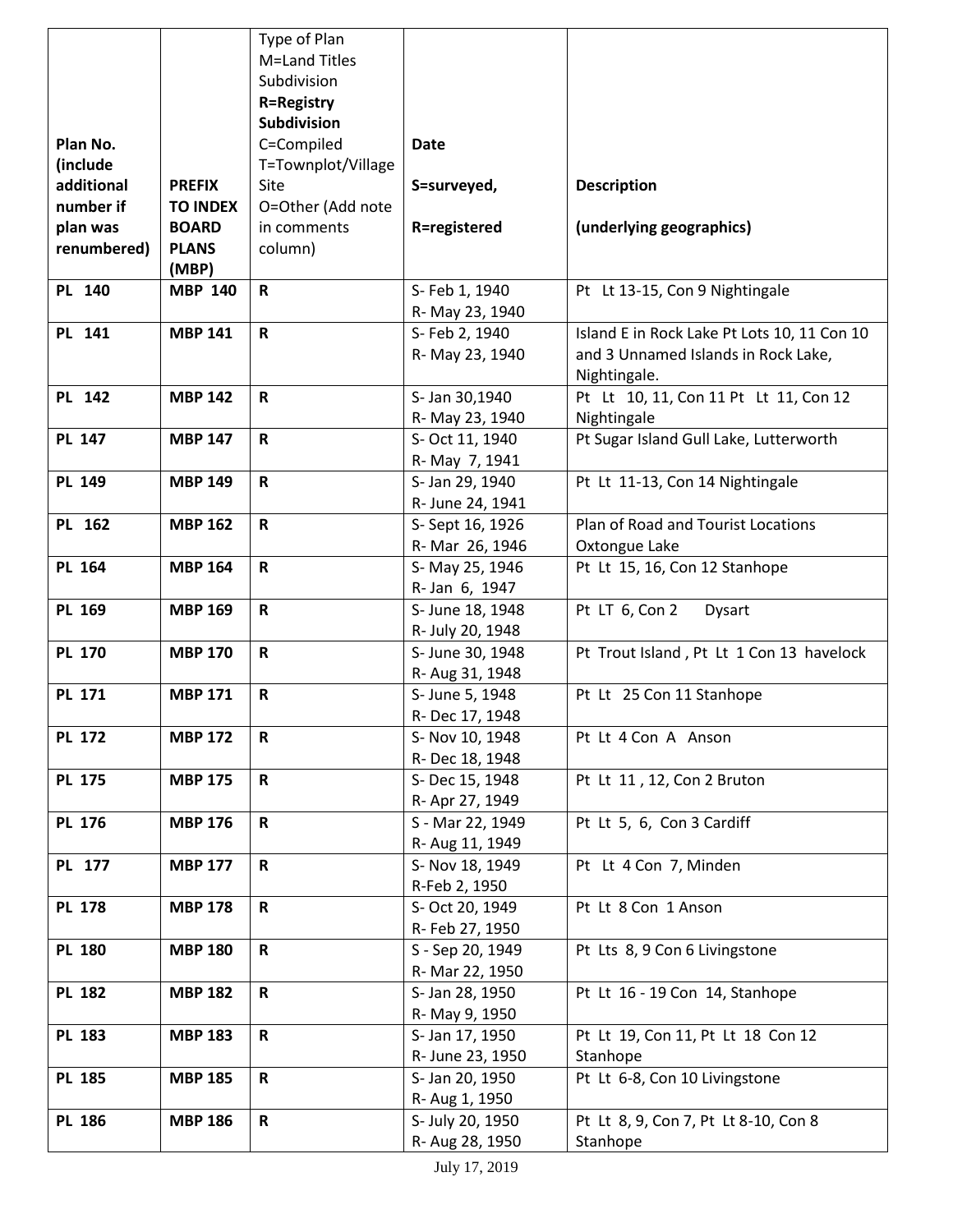|               |                 | Type of Plan       |                                     |                                        |
|---------------|-----------------|--------------------|-------------------------------------|----------------------------------------|
|               |                 | M=Land Titles      |                                     |                                        |
|               |                 | Subdivision        |                                     |                                        |
|               |                 | <b>R=Registry</b>  |                                     |                                        |
|               |                 | <b>Subdivision</b> |                                     |                                        |
| Plan No.      |                 | C=Compiled         | <b>Date</b>                         |                                        |
| (include      |                 | T=Townplot/Village |                                     |                                        |
| additional    | <b>PREFIX</b>   | Site               | S=surveyed,                         | <b>Description</b>                     |
| number if     | <b>TO INDEX</b> | O=Other (Add note  |                                     |                                        |
| plan was      | <b>BOARD</b>    | in comments        | R=registered                        | (underlying geographics)               |
| renumbered)   | <b>PLANS</b>    | column)            |                                     |                                        |
|               | (MBP)           |                    |                                     |                                        |
| <b>PL 187</b> | <b>MBP 187</b>  | $\mathbf R$        | S- June 20, 1950                    | Pt Lt 1, 2, Con 9 Stanhope             |
|               |                 |                    | R-Sept 1, 1950                      |                                        |
| <b>PL 194</b> | <b>MBP 194</b>  | $\mathsf{R}$       | S - Mar, 1, 1950                    | Pt Lt 3 Con 3 Glamorgan                |
|               |                 |                    | R- Feb 12, 1950                     |                                        |
| <b>PL 195</b> | <b>MBP 195</b>  | $\mathsf{R}$       | S-Nov 2, 1950                       | Pt Lt 14, 15, Con 9 Harburn            |
|               |                 |                    | R- Mar 27, 1951                     |                                        |
| <b>PL 198</b> | <b>MBP 198</b>  | $\mathbf R$        | S-Dec 4, 1950                       | Pt Lt 1,2, Con 8 Stanhope              |
|               |                 |                    | R- Apr 13, 1951                     |                                        |
| <b>PL 199</b> | <b>MBP 199</b>  | R                  | S-Dec 1, 1950                       | Pt Lt Con 8, Pt Lt 2 Con 7 & Con 8     |
|               |                 |                    | R- Apr 13, 1951                     | Stanhope                               |
| <b>PL 200</b> | <b>MBP 200</b>  | $\mathbf R$        | S - Aug 28, 1950                    | Pt Lt 8, 9, Con 15 Glamorgan           |
|               |                 |                    | R- Apr 13, 1951                     |                                        |
| <b>PL 201</b> | <b>MBP 201</b>  | $\mathbf R$        | S - Sept 6, 1950                    | Pt Lt 10-12 Con 15 Glamorgan           |
|               |                 |                    | R- Apr 13, 1951                     |                                        |
| <b>PL 202</b> | <b>MBP 202</b>  | $\mathsf R$        | S - Oct 30, 1950                    | Pt Lt 23, 24, Con 13 Stanhope          |
| <b>PL 203</b> | <b>MBP 203</b>  | $\mathbf R$        | R- May 21, 1951                     | Pt Lt 11 Con 5 McClintock              |
|               |                 |                    | S- Jan 31, 1951                     |                                        |
| <b>PL 204</b> | <b>MBP 204</b>  | $\mathbf R$        | R- May 21, 1951<br>S - Oct 24, 1950 | Pt Lt 12 Con 5 Minden                  |
|               |                 |                    | R- May 22, 1951                     |                                        |
| <b>PL 205</b> | <b>MBP 205</b>  | $\mathbf R$        | S - Dec 15, 1950                    | Pt Lt 26, 27, Con 14 Glamorgan         |
|               |                 |                    | R- May 30, 1951                     |                                        |
| <b>PL 206</b> | <b>MBP 206</b>  | R                  | S - March 14, 1951                  | Pt Lts 2, 3 Con 1, and Island opposite |
|               |                 |                    | R- June 14, 1951                    | Lt 2 Con 1 Cardiff                     |
| <b>PL 207</b> | <b>MBP 207</b>  | $\mathbf R$        | S- Apr 25, 1951                     | Pt Lt 13 Con 14, Pt Lt 13, 14 Con 13   |
|               |                 |                    | R- July 21, 1951                    | McClintock                             |
| <b>PL 208</b> | <b>MBP 208</b>  | R                  | S-May 5, 1951                       | Pt Lt 8, 9, Con 2 Lutterworth          |
|               |                 |                    | R- July 21, 1951                    |                                        |
| <b>PL 211</b> | <b>MBP 211</b>  | $\mathbf R$        | S-May 26 1951                       | Pt Lt 10 Con 2, Pt Lt 9, 10, Con 3     |
|               |                 |                    | R- Oct 6, 1951                      | Lutterworth                            |
| <b>PL 212</b> | <b>MBP 212</b>  | $\mathbf R$        | S- Aug 16, 1951                     | Pt Lt 31 Con 7 Glamorgan               |
|               |                 |                    | R- Nov 9, 1951                      |                                        |
| PL 213        | <b>MBP 213</b>  | $\mathbf R$        | S-May 17, 1951                      | Pt Lt 10, 11, Con 11 Stanhope          |
|               |                 |                    | R- Nov 9, 1951                      |                                        |
| <b>PL 214</b> | <b>MBP 214</b>  | $\mathbf R$        | S-Sep---1951                        | Pt Lt 18 Con 11 Sherborne              |
|               |                 |                    | R- Nov 29, 1951                     |                                        |
| <b>PL 215</b> | <b>MBP 215</b>  | $\mathbf R$        | S- Aug 28, 1951                     | Pt Lt 8 Con 4 McClintock               |
|               |                 |                    | R- Dec 4, 1951                      |                                        |
| PL 216        | <b>MBP 216</b>  | R                  | S-Oct 18, 1951                      | Pt Lt 7, 8, Con 11 Stanhope            |
|               |                 |                    | R- Jan 7, 1952                      |                                        |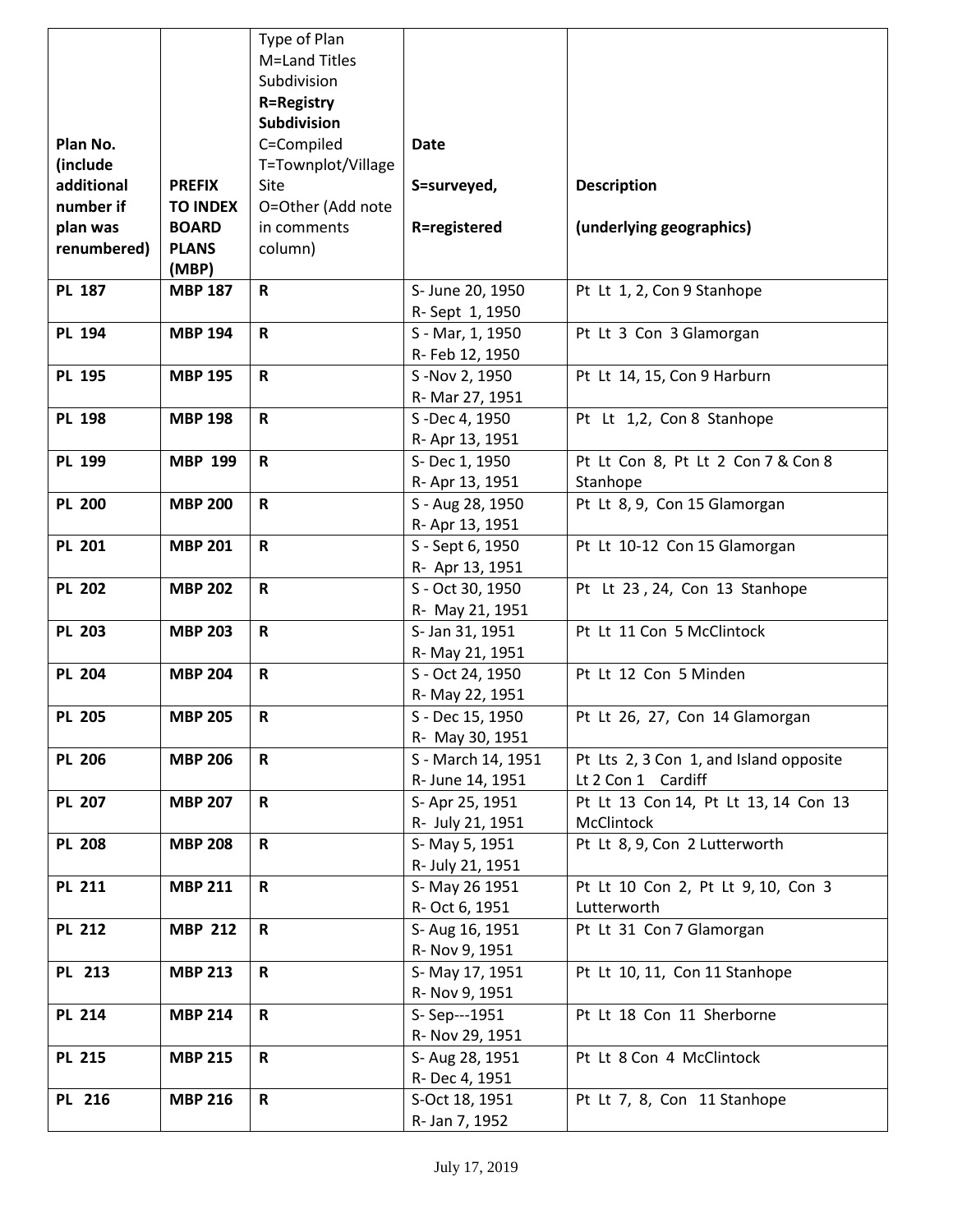|               |                 | Type of Plan       |                  |                                               |
|---------------|-----------------|--------------------|------------------|-----------------------------------------------|
|               |                 | M=Land Titles      |                  |                                               |
|               |                 | Subdivision        |                  |                                               |
|               |                 | <b>R=Registry</b>  |                  |                                               |
|               |                 | <b>Subdivision</b> |                  |                                               |
| Plan No.      |                 | C=Compiled         | <b>Date</b>      |                                               |
| (include      |                 | T=Townplot/Village |                  |                                               |
| additional    | <b>PREFIX</b>   | Site               | S=surveyed,      | <b>Description</b>                            |
| number if     | <b>TO INDEX</b> | O=Other (Add note  |                  |                                               |
| plan was      | <b>BOARD</b>    | in comments        | R=registered     | (underlying geographics)                      |
| renumbered)   | <b>PLANS</b>    | column)            |                  |                                               |
|               | (MBP)           |                    |                  |                                               |
| <b>PL 217</b> | <b>MBP 217</b>  | $\mathsf R$        | S-Dec 14, 1950   | Pt Lt 5, 6, Con 9 Stanhope                    |
|               |                 |                    | R- Jan 7, 1952   |                                               |
| <b>PL 220</b> | <b>MBP 220</b>  | $\mathbf R$        | S- Nov 6, 1951   | Pt Lt 2 Con 4 Stanhope                        |
|               |                 |                    | R- May 5, 1952   |                                               |
| <b>PL 222</b> | <b>MBP 222</b>  | $\mathbf R$        | S-Dec 21, 1951   | Pt Lt 12, 13 Con 5 Harburn                    |
|               |                 |                    | R- June 10, 1952 |                                               |
| <b>PL 223</b> | <b>MBP 223</b>  | $\mathbf R$        | S- Nov 6, 1950   | Pt Lt 14 Con 14 Snowdon                       |
|               |                 |                    | R- June 17, 1952 |                                               |
| <b>PL 224</b> | <b>MBP 224</b>  | $\mathbf R$        | S-Apr 12, 1952   | Pt Lot 32, 33 Conc 12 Monmouth                |
|               |                 |                    | R- June 18, 1952 |                                               |
| <b>PL 226</b> | <b>MBP 226</b>  | $\mathbf R$        | S-Dec 20, 1951   | Pt Lt 13-15, Con 4 & Con 5 Harburn            |
|               |                 |                    | R- June 23, 1952 |                                               |
| <b>PL 230</b> | <b>MBP 230</b>  | $\mathbf R$        | S- May 28, 1952  | Part Lot 16 Con. 13 Cardiff TWP               |
|               |                 |                    | R- Aug 28, 1952  |                                               |
| <b>PL 234</b> | <b>MBP 234</b>  | $\mathbf R$        | S- Oct 2, 1951   | Part of Lot 26 Con. 7 Lutterworth             |
|               |                 |                    | R- Nov 10 1952   |                                               |
| <b>PL 235</b> | <b>MBP 235</b>  | $\mathbf R$        | S- Nov 1, 1952   | Part of lot 29 Con. 5 Stanhope Twp.           |
|               |                 |                    | R- Feb 25, 1953  |                                               |
| <b>PL 237</b> | <b>MBP 237</b>  | $\mathbf R$        | S-Dec 13, 1952   | Part of Lot 26 Con 14 Sherborne TWP           |
|               |                 |                    | R- Mar 26, 1953  |                                               |
| <b>PL 328</b> | <b>MBP 328</b>  | $\mathbf R$        | S-Dec 5, 1952    | Parts of lots 14 Con. 6 & parts of lots 14    |
|               |                 |                    | R- May 20, 1953  | & 15 Con. 7 Minden Township                   |
|               |                 |                    |                  |                                               |
| <b>PL 329</b> | <b>MBP 329</b>  | R                  | S- Apr 29, 1953  | Parts of Lots 11 & 12 Con 5 & Pt Lt 11 Con.   |
|               |                 |                    | R- June 12, 1953 | 6 Harburn Twp                                 |
| <b>PL 330</b> | <b>MBP 330</b>  | $\mathbf R$        | S- May 21, 1953  | Parts of lots 13 & 14 Cons. 4 & 5 Harburn     |
|               |                 |                    | R- June 12, 1953 | TWP.                                          |
| <b>PL 331</b> | <b>MBP 331</b>  | $\mathbf R$        | S- June 26, 1953 | Parts of lots 12; 13; 14 & 15 Con. 3 and Lots |
|               |                 |                    | R- July 16, 1953 | 13, 14 & 15 Con. 4 Harburn Township           |
| <b>PL 333</b> | <b>MBP 333</b>  | $\mathbf R$        | S-May 1, 1953    | Part of lot 20 Con. 4 Snowdon Twp             |
|               |                 |                    | R- July 22, 1953 |                                               |
| <b>PL 334</b> | <b>MBP 334</b>  | $\mathbf R$        | S- Aug 7, 1952   | Part of Road allow. Between 5 & 6 Con. 3      |
|               |                 |                    | R- July 31, 1953 | Part of lot 6 & 4 Con. 2 Stanhope Township    |
|               |                 |                    |                  |                                               |
| <b>PL 335</b> | <b>MBP 335</b>  | $\mathbf R$        | S- June 25, 1953 | Parts of lots 4 & 5 Con. 9 Dudley Township    |
|               |                 |                    | R- Aug 7, 1953   |                                               |
| <b>PL 339</b> | <b>MBP 339</b>  | R                  | S- June 2, 1953  | Parts of lots 21, 22, & 23 Con. 12 and an     |
|               |                 |                    | R-Sept 3, 1953   | Island in Devil's Lake opposite lots 22, 23   |
|               |                 |                    |                  | Con. 12 Lutterworth Twp.                      |
| <b>PL 340</b> | <b>MBP 340</b>  | R                  | S- Sept 16, 1953 | ISLAND "F" In Paudash Lake Cardiff Twp.       |
|               |                 |                    | R- Nov 30, 1953  |                                               |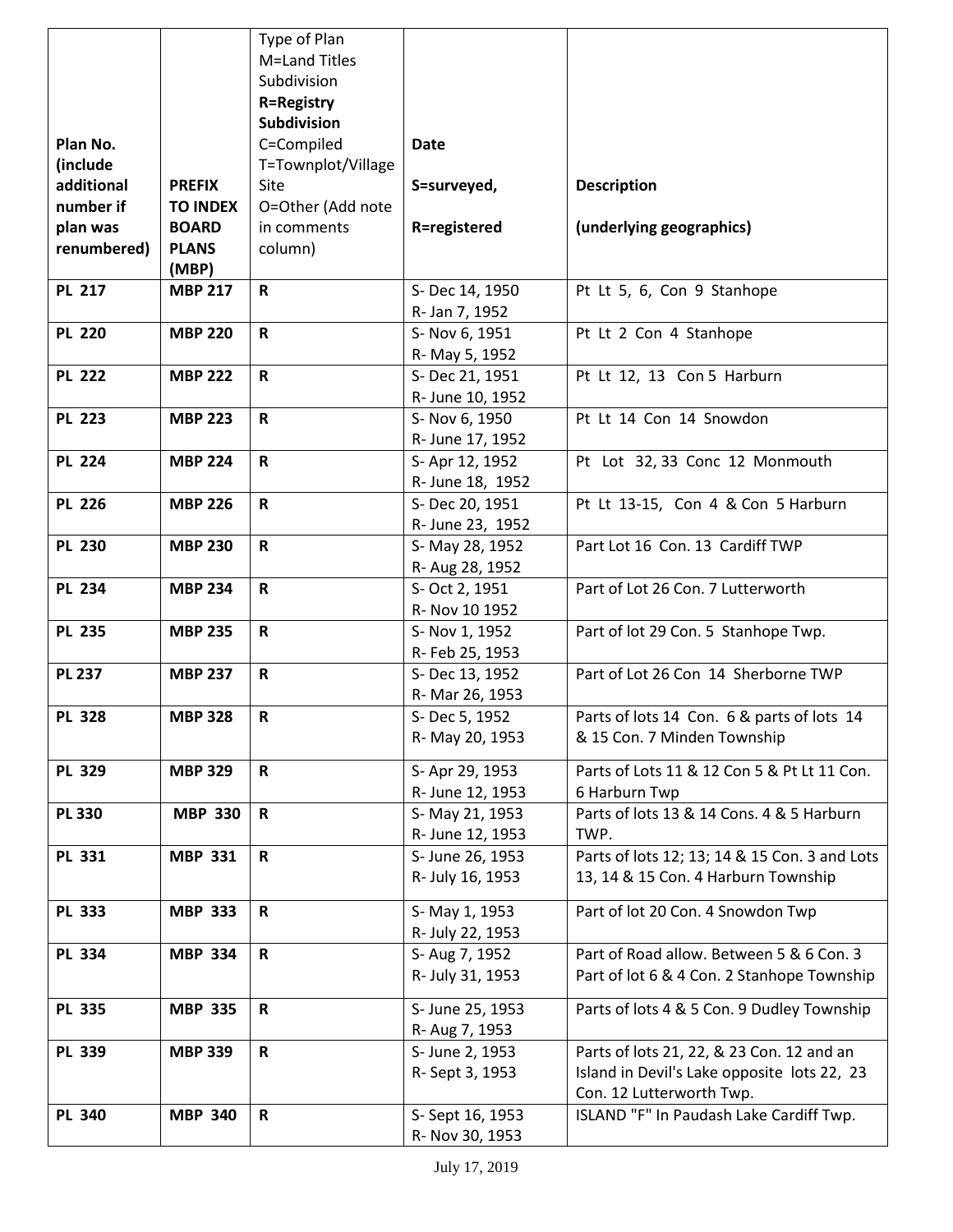|               |                 | Type of Plan       |                  |                                             |
|---------------|-----------------|--------------------|------------------|---------------------------------------------|
|               |                 | M=Land Titles      |                  |                                             |
|               |                 | Subdivision        |                  |                                             |
|               |                 | <b>R=Registry</b>  |                  |                                             |
|               |                 | <b>Subdivision</b> |                  |                                             |
| Plan No.      |                 | C=Compiled         | <b>Date</b>      |                                             |
| (include      |                 | T=Townplot/Village |                  |                                             |
| additional    | <b>PREFIX</b>   | Site               | S=surveyed,      | <b>Description</b>                          |
| number if     | <b>TO INDEX</b> | O=Other (Add note  |                  |                                             |
| plan was      | <b>BOARD</b>    | in comments        | R=registered     | (underlying geographics)                    |
| renumbered)   | <b>PLANS</b>    | column)            |                  |                                             |
|               | (MBP)           |                    |                  |                                             |
| <b>PL 342</b> | <b>MBP 342</b>  | $\mathsf R$        | S- June 15, 1953 | Part of Lot 18 Con. 11 Sherborne Twp.       |
|               |                 |                    | R- Feb 18, 1954  |                                             |
| <b>PL 343</b> | <b>MBP 343</b>  | $\mathsf R$        | S- July 31, 1953 | Lots 14, 15,16, & 17 Con. 6 McClintock      |
|               |                 |                    | R- Apr 7, 1954   | Twp.                                        |
| <b>PL 348</b> | <b>MBP 348</b>  | $\mathsf R$        | S- Apr 26, 1954  | Lots 18 Con. 9 18 & 19 Con 10. Page 282     |
|               |                 |                    | R- June 14, 1954 | Book 1 Harburn Township Page 277 - Book     |
|               |                 |                    |                  | 2 for lots 22-56                            |
|               |                 |                    |                  |                                             |
| <b>PL-350</b> | <b>MBP 350</b>  | $\mathsf{R}$       | S- June 15, 1954 | Parts of Lots 12 and 13 Con. 3              |
|               |                 |                    | R- June 30, 1954 | Parts of Lots 12 and 13 Con. 4              |
|               |                 |                    |                  | parts of Lots 12 and 13 Con. 5              |
| <b>PL 351</b> | <b>MBP 351</b>  | $\mathsf R$        | S- June 15, 1954 | Parts of Broken lots 14 & 15 Con. 13        |
|               |                 |                    | R-Sept 7, 1954   | including an Island opposite Lot 15 Con. 13 |
|               |                 |                    |                  | Cardiff TWP                                 |
| <b>PL 352</b> | <b>MBP 352</b>  | $\mathsf R$        | S- June 14, 1954 | Parts of lots 14, 15 & 16 Con. 8 Harburn    |
|               |                 |                    | R-Sept 15, 1954  | Township                                    |
| <b>PL 353</b> | <b>MBP 353</b>  | R                  | S- Sept 26, 1954 | Part of Lot 5 Con. 8 Minden Twp.            |
|               |                 |                    | R- Nov 10, 1954  |                                             |
| <b>PL 354</b> | <b>MBP 354</b>  | $\mathsf R$        | S- June 29, 1954 | Parts of lots 31 & 32 Con. 2 Snowdon Twp.   |
|               |                 |                    | R- Dec 7, 1954   |                                             |
| <b>PL 355</b> | <b>MBP 355</b>  | $\mathsf R$        | S- Oct 18, 1954  | Parts of lots 25 & 26 Con. 14 Sherborne     |
|               |                 |                    | R- Dec 20, 1954  | Township.                                   |
| <b>PL 356</b> | <b>MBP 356</b>  | R                  | S-Nov 27, 1954   | Part of Lot 15 Con. 11 Sherborne Twp.       |
|               |                 |                    | R-Feb 1, 1955    |                                             |
| <b>PL 357</b> | <b>MBP 357</b>  | $\mathsf R$        | S- May 7, 1955   | Parts 8, 9, & 10 Con. 1 Anson Twp.          |
|               |                 |                    | R- June 7, 1955  |                                             |
| <b>PL 358</b> | <b>MBP 358</b>  | R                  | S-Dec 18, 1954   | Parts 16 & 17 Con 6. Cardiff Twp.           |
|               |                 |                    | R- June 15, 1955 |                                             |
| <b>PL 359</b> | <b>MBP 359</b>  | $\mathsf R$        | S- Jan 18, 1955  | Parts Lot 10 Con. 1 Stanhope Twp.           |
|               |                 |                    | R- June 21, 1955 |                                             |
| <b>PL 360</b> | <b>MBP 360</b>  | $\mathsf R$        | S- May 25, 1955  | Parts Lot 8 Con. 13 MindenTwp.              |
|               |                 |                    | R- Aug 23, 1955  |                                             |
| PL 361        | <b>MBP 361</b>  | R                  | S- Aug 5, 1955   | Section 1 361 A - Pt Lt 6 Con 11 McClintock |
|               |                 |                    | R-Sept 8, 1955   | Section 2 361 B- Pt Lt 6 Con 11 McClintock  |
|               |                 |                    |                  |                                             |
| <b>PL 362</b> | <b>MBP 362</b>  | $\mathsf R$        | S- July 18, 1955 | Pt Lt 15, 16, Con 6 & Con 7 PT RDAL Btn LT  |
|               |                 |                    | R-Jan 3, 1956    | 15 & 16 Con 7. Btn Con 6 & Con 7            |
|               |                 |                    |                  |                                             |
| PL 363        | <b>MBP 363</b>  | R                  | S- Sept 8, 1955  | Part Lot 22, Con 3 Stanhope                 |
|               |                 |                    | R- Feb 16, 1956  |                                             |
| PL 364        | <b>MBP 364</b>  | $\mathsf R$        | S- May 24, 1955  | Lots 16, 18 & 19 Con 10 & Part Lot 17 Con.  |
|               |                 |                    | R- Mar 12, 1956  | 9 Monmouth                                  |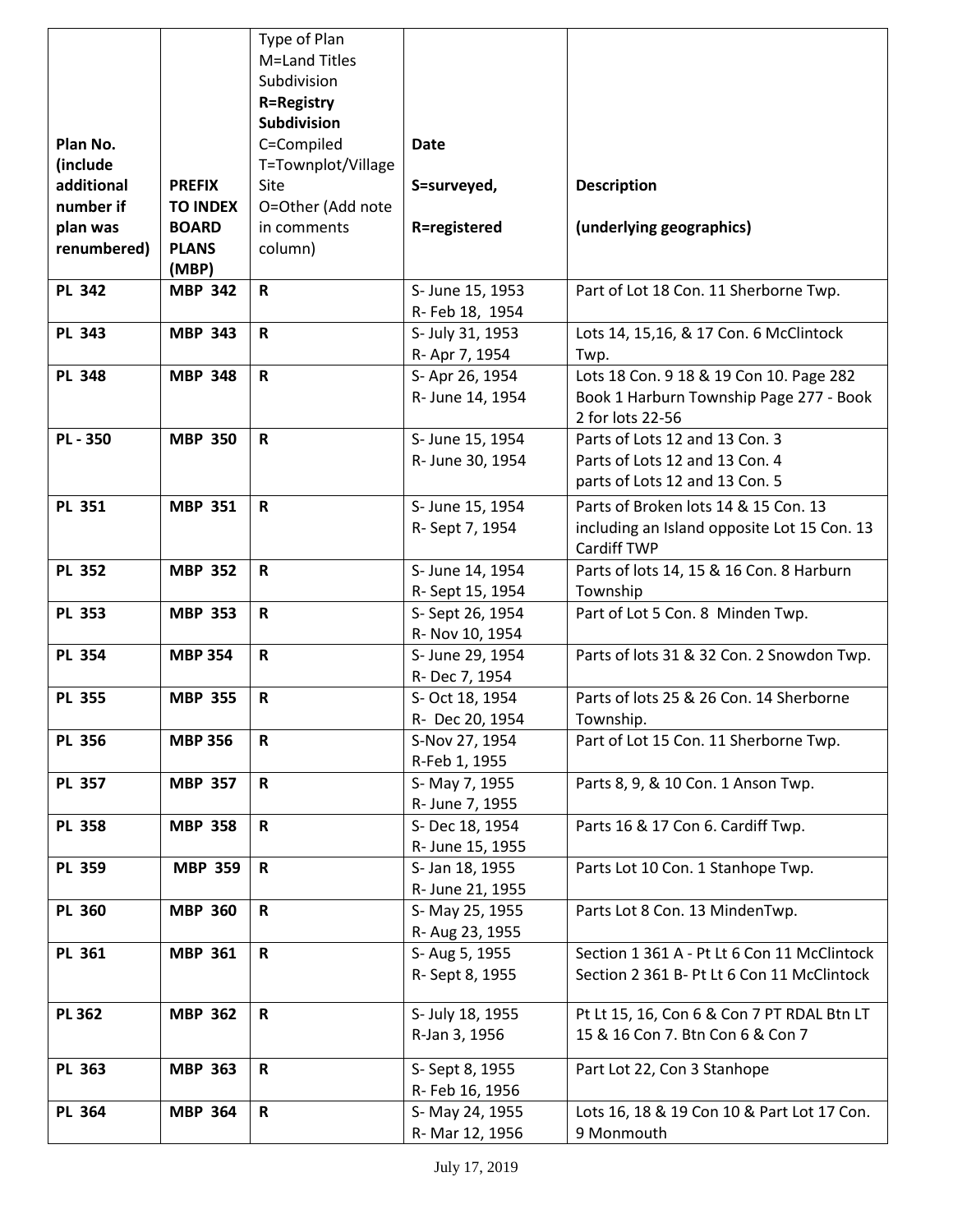|                 |                 | Type of Plan       |                                   |                                               |
|-----------------|-----------------|--------------------|-----------------------------------|-----------------------------------------------|
|                 |                 | M=Land Titles      |                                   |                                               |
|                 |                 | Subdivision        |                                   |                                               |
|                 |                 | <b>R=Registry</b>  |                                   |                                               |
|                 |                 | Subdivision        |                                   |                                               |
| Plan No.        |                 | C=Compiled         | <b>Date</b>                       |                                               |
| (include        |                 | T=Townplot/Village |                                   |                                               |
| additional      | <b>PREFIX</b>   | Site               | S=surveyed,                       | <b>Description</b>                            |
| number if       | <b>TO INDEX</b> | O=Other (Add note  |                                   |                                               |
| plan was        | <b>BOARD</b>    | in comments        | <b>R=registered</b>               | (underlying geographics)                      |
| renumbered)     | <b>PLANS</b>    | column)            |                                   |                                               |
|                 | (MBP)           |                    |                                   |                                               |
| <b>PL 365</b>   | <b>MBP 365</b>  | $\mathbf R$        | S- Mar 8, 1954                    | Part Lot 21 Con. 7 Cardiff Twp.               |
|                 |                 |                    | R- Apr 9, 1956                    |                                               |
| <b>PL 366</b>   | <b>MBP 366</b>  | $\mathbf R$        | S- Feb 21, 1956                   | Part lot 12 con 1. McClintock Twp.            |
|                 |                 |                    | R- June 13, 1956                  |                                               |
| <b>PL 367</b>   | <b>MBP 367</b>  | $\mathbf R$        | S- July 25, 1956                  | Pt Lots 16, 17, & 18 Con 2 Havelock Twp.      |
|                 |                 |                    | R- Aug 7, 1956                    |                                               |
| PL 368 A        | <b>MBP 368</b>  | $\mathbf R$        | S- July 5, 1956                   | Pt Lots 31 & 32 Con 11 Cardiff                |
|                 |                 |                    | R- Aug 17, 1956                   |                                               |
| PL 368 B        | <b>MBP 368</b>  | $\mathbf R$        | S- July 16, 1956                  | Pt Lots 31 & 32 Con 11 Cardiff                |
|                 |                 |                    | R- Aug 17,1956                    |                                               |
| PL 368 C        | <b>MBP 368</b>  | $\mathbf R$        | S- July 11, 1956                  | Pt Lots 32 Con 11 Cardiff                     |
|                 |                 |                    | R- Aug 17, 1956                   |                                               |
| PL 368 D        | <b>MBP</b>      | $\mathsf R$        | S- Oct 15, 1956                   | Pt Lt 32 Con 11 & RDAL Btn Twp Cardiff &      |
|                 | 368D            |                    | R- Aug 13, 1957                   | <b>FARADAY Cardiff</b>                        |
| <b>PL 369</b>   | <b>MBP 369</b>  | $\mathsf R$        | S-Apr 12, 1956                    | Pt Lot 6 Con 1 Minden                         |
| <b>PL 370</b>   | <b>MBP 370</b>  | $\mathbf R$        | R- Aug 17, 1956                   |                                               |
|                 |                 |                    | S- Aug 1, 1956<br>R- Aug 29, 1956 | Parts of lots 13, 14 & 15 Con 2 Havelock      |
| <b>PL 371</b>   | <b>MBP 371</b>  | $\mathsf R$        | S- Nov 1, 1956                    | Pt Lots 11, 12 & 13 Con. 12 & Pt Lots 12      |
|                 |                 |                    | R- Jan 23, 1957                   | & 13 Con. 11                                  |
| <b>PL 372</b>   | <b>MBP 372</b>  | $\mathbf R$        | S- Sept 30, 1956                  | Part Lots 2 & 3 Con. # 2 Stanhope Twp.        |
|                 |                 |                    | R- Mar 26, 1957                   |                                               |
| <b>PL 373</b>   | <b>MBP 373</b>  | $\mathbf R$        | S- Jan 25, 1957                   | Parts Lots 31 & 32 Con 11. Cardiff Twp.       |
|                 |                 |                    | R- May 24, 1957                   |                                               |
| <b>PL 374</b>   | <b>MBP 374</b>  | $\mathbf R$        | S- May 25, 1957                   | Parts of lots 12 & 13 Con. 2, Havelock Twp.   |
|                 |                 |                    | R- June 20, 1957                  |                                               |
| <b>PL 375</b>   | <b>MBP 375</b>  | R                  | S- May 15, 1957                   | Parts of Lots 11 & 12 Con. 2 Havelock         |
|                 |                 |                    | R- June 20, 1957                  | Twp.                                          |
| <b>PL 376</b>   | <b>MBP 376</b>  | $\mathbf R$        | S- July 22, 1957                  | Parts of Lots 31 & 32 Con. 10 & 11 Cardiff    |
|                 |                 |                    | R- Aug 13, 1957                   | Twp.                                          |
| <b>PL 377</b>   | <b>MBP 377</b>  | $\mathbf R$        | S- Aug 3, 1957                    | Parts of Lots 8, 9 & 10 Con. 2 Havelock       |
|                 |                 |                    | R- Aug 14, 1957                   | Twp.                                          |
| <b>PL 378</b>   | <b>MBP 378</b>  | $\mathbf R$        | S- Feb 6, 1957                    | Parts of lots 6 & 7 Con. 1 and lots 6, 7, & 8 |
|                 |                 |                    | R- Aug 14, 1957                   | Con.2 Havelock                                |
| <b>PL 379</b>   | <b>MBP 379</b>  | $\mathbf R$        | S- Feb 5, 1958                    | Parts of lots 22 & 23 Con. 1 Lutterworth      |
|                 |                 |                    | R- Mar 17, 1958                   |                                               |
| <b>PL 380 A</b> | <b>MBP 380</b>  | $\mathbf R$        | S-Dec 30, 1957                    | Pt Lt 1 - 4 Con. 1 McClintock                 |
|                 |                 |                    | R- Mar 21, 1958                   |                                               |
| <b>PL 380 B</b> | <b>MBP 380</b>  | $\mathbf R$        | S-Dec 30, 1957                    | Pt Lt 1 - 4 Con. 1 McClintock                 |
|                 |                 |                    | R- Mar 21, 1958                   |                                               |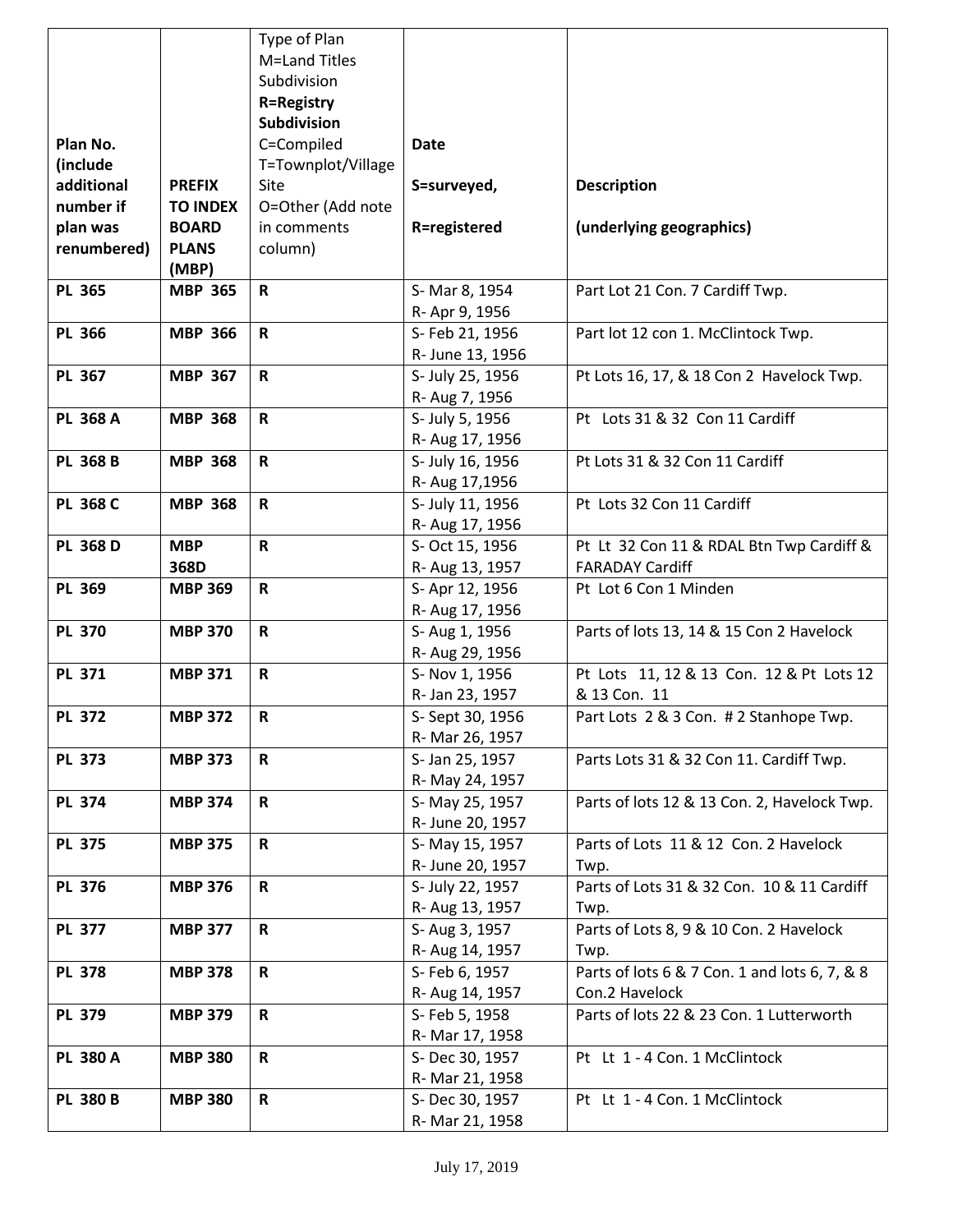|                |                 | Type of Plan       |                                     |                                              |
|----------------|-----------------|--------------------|-------------------------------------|----------------------------------------------|
|                |                 | M=Land Titles      |                                     |                                              |
|                |                 | Subdivision        |                                     |                                              |
|                |                 | <b>R=Registry</b>  |                                     |                                              |
|                |                 | <b>Subdivision</b> |                                     |                                              |
| Plan No.       |                 | C=Compiled         | <b>Date</b>                         |                                              |
| (include       |                 | T=Townplot/Village |                                     |                                              |
| additional     | <b>PREFIX</b>   | Site               | S=surveyed,                         | <b>Description</b>                           |
| number if      | <b>TO INDEX</b> | O=Other (Add note  |                                     |                                              |
| plan was       | <b>BOARD</b>    | in comments        | R=registered                        | (underlying geographics)                     |
| renumbered)    | <b>PLANS</b>    | column)            |                                     |                                              |
|                | (MBP)           |                    |                                     |                                              |
| PL 381         | <b>MBP 381</b>  | $\mathbf R$        | S- Apr 9, 1958                      | Part Lots 7, 8, & 9 Con. 1 Havelock          |
|                |                 |                    | R- Apr 18, 1958                     |                                              |
| <b>PL 382</b>  | <b>MBP 382</b>  | $\mathbf R$        | S- Aug 13, 1957                     | Part lot 19 Con. 11 Cardiff Twp.             |
|                |                 |                    | R- May 20, 1958                     |                                              |
| <b>PL 383</b>  | <b>MBP 383</b>  | $\mathbf R$        | S- Mar 11, 1958                     | Part of Lot 4 Con 4 Hindon Twp.              |
|                |                 |                    | R- June 2, 1958                     |                                              |
| <b>PL 384</b>  | <b>MBP 384</b>  | $\mathbf R$        | S- Feb 28, 1958                     | Parts of Lots 28 & 29 Con 13 Glamorgan       |
|                |                 |                    | R- June 17, 1958                    | Twp.                                         |
| <b>PL 385</b>  | <b>MBP 385</b>  | R                  | S- March 29, 1958                   | Parts of Lots 7, 8, & 9 Con. 12 & Parts of   |
|                |                 |                    | R- Oct 7, 1958                      | Lots 7, 8, & 9 Con, 11 Sherborne             |
| <b>PL 386</b>  | <b>MBP 386</b>  | $\mathbf R$        |                                     |                                              |
|                |                 |                    | S- June 27, 1958<br>R- Dec 5, 1958  | Parts of Lots 8, 9, 10 Con 13 Guilford       |
| <b>PL 387</b>  | <b>MBP 387</b>  | $\mathbf R$        | S- Oct 9, 1958                      | Part of Lot 20 Con 6 McClintock              |
|                |                 |                    | R- Jan 19, 1959                     |                                              |
| <b>PL 388</b>  | <b>MBP 388</b>  | $\mathsf R$        | S-Dec 2, 1954                       | Re Parts of Lots 28 & 29 Guilford            |
|                |                 |                    | R- Feb 27, 1959                     |                                              |
| <b>PL 389</b>  | <b>MBP 389</b>  | $\mathbf R$        | S- Nov 29, 1958                     | Re Parts of Lots 25 Con 4 & 26 & 27 Con 3    |
|                |                 |                    | R- Mar 23, 1959                     | Township of McClintock                       |
| <b>PL 390</b>  | <b>MBP 390</b>  | $\mathbf R$        | S-Sep 23, 1958                      | Re Parts of Lots 2 & 3 Con 15 Monmouth       |
|                |                 |                    | R- Mar 23, 1959                     | Twp                                          |
| PL 391         | <b>MBP 391</b>  | R                  |                                     | Re Parts of lots 3 & 4 Con 10 & 4 Con 9      |
|                |                 |                    | S- May 30, 1959<br>R- June 15, 1959 | Dudley Twp.                                  |
| <b>PL 392</b>  | <b>MBP 392</b>  | $\mathsf{R}$       | S- Nov 10, 1958                     | Pt Lt 1 Con 5, 6, 7, Pt Lt 2 Con 6 & 7       |
|                |                 |                    | R- June 17, 1959                    | Livingstone Twp.                             |
| 2 Boards 1 &   | Board 1 A       | $\mathbf R$        | S- Nov 10, 1958                     | Re Parts of Lots 1 Con. 5 6 & 7 Pt Lt 2 Con. |
| $\overline{2}$ | & Board 2       |                    | R- June 17, 1959                    | 6 & 7 Pt Lt 1 Con 5, 6, 7, Pt Lt 2 Con 6 & 7 |
|                | B               |                    | S- Nov 18, 1958                     | Livingstone Twp.                             |
|                |                 |                    | R- June 17, 1959                    |                                              |
| <b>PL 393</b>  | <b>MBP 393</b>  | R                  | S- Mar 4, 1959                      | Re Lots 19 Con 9, 10 & 11 Township of        |
|                |                 |                    | R- June 17, 1959                    | Cardiff                                      |
| <b>PL 394</b>  | <b>MBP 394</b>  | $\mathbf R$        | S- June 12, 1959                    | Pt Lt 9, 10 Conc 8 Pt Lt 9 Con 9 Dysart      |
|                |                 |                    | R- June 29, 1959                    |                                              |
| <b>PL 395</b>  | <b>MBP 395</b>  | $\mathbf R$        | S- July 2, 1958                     | Re Parts of Lots 15 & 16 Con 10 Harburn,     |
|                |                 |                    | R- June 30, 1959                    | 16 & 17 Con 11 Parts of Rdal between lots    |
|                |                 |                    |                                     | 15 & 16 Con 1 & 10 & between lots 16 Con     |
|                |                 |                    |                                     | 10 & 11                                      |
| <b>PL 396</b>  | <b>MBP 396</b>  | $\mathbf R$        | S- March 4, 1959                    | Lots 22 Con 11 & 21 Con 12 Cardiff           |
|                |                 |                    | R- July 7, 1959                     |                                              |
| PL 397         | <b>MBP 397</b>  | $\mathsf R$        | S- March 4, 1959                    | Lots 19 Con 9 Cardiff                        |
|                |                 |                    | R- July 7, 1959                     |                                              |
|                |                 |                    |                                     |                                              |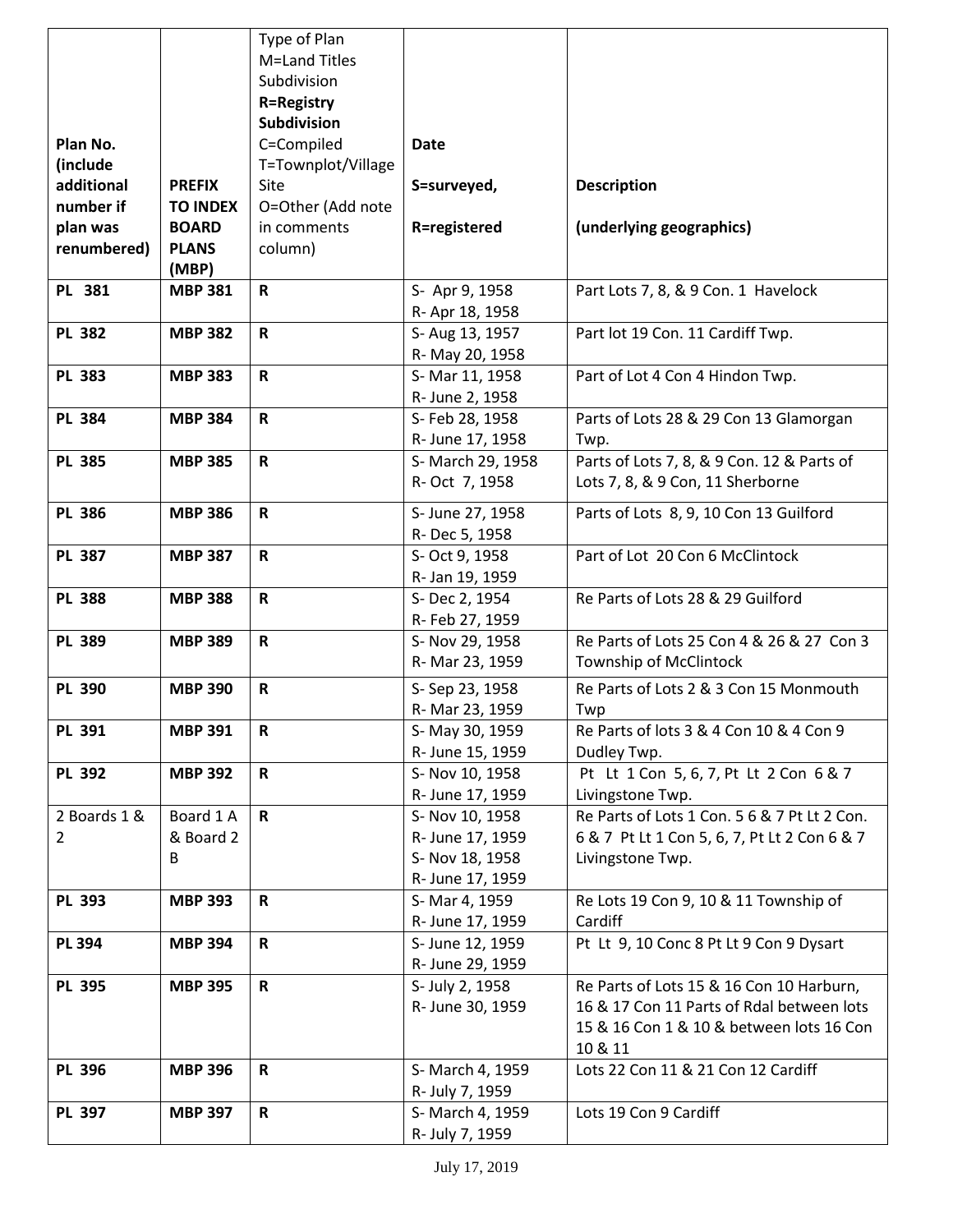|               |                 | Type of Plan       |                   |                                              |
|---------------|-----------------|--------------------|-------------------|----------------------------------------------|
|               |                 | M=Land Titles      |                   |                                              |
|               |                 | Subdivision        |                   |                                              |
|               |                 | <b>R=Registry</b>  |                   |                                              |
|               |                 | Subdivision        |                   |                                              |
| Plan No.      |                 | C=Compiled         | <b>Date</b>       |                                              |
| (include      |                 | T=Townplot/Village |                   |                                              |
| additional    | <b>PREFIX</b>   | Site               | S=surveyed,       | <b>Description</b>                           |
| number if     | <b>TO INDEX</b> | O=Other (Add note  |                   |                                              |
| plan was      | <b>BOARD</b>    | in comments        | R=registered      | (underlying geographics)                     |
| renumbered)   | <b>PLANS</b>    | column)            |                   |                                              |
|               | (MBP)           |                    |                   |                                              |
| <b>PL 398</b> | <b>MBP 398</b>  | $\mathbf R$        | S- March 16, 1959 | Lots 15 & 16 Con 13 Cardiff                  |
|               |                 |                    | R- Aug 3, 1959    |                                              |
| PL 399        | <b>MBP 399</b>  | $\mathbf R$        | S- Feb 20, 1959   | Lt 30 Con 7 & 32 con 8 Glamorgan             |
|               |                 |                    | R- Aug 3, 1959    |                                              |
| <b>PL 400</b> | <b>MBP 400</b>  | $\mathbf R$        | S-Dec 8, 1959     | Lots 19 Con 11 Sherborne                     |
|               |                 |                    | R- Aug 26, 1959   |                                              |
| <b>PL 401</b> | <b>MBP 401</b>  | $\mathsf{R}$       | S- June 9, 1959   | Lots 22 & 23 Con 2 McClintock                |
|               |                 |                    | R- Oct 4, 1959    |                                              |
| <b>PL 402</b> | <b>MBP 402</b>  | $\mathbf R$        | S- Aug 22, 1959   | Parts of Lots 18 & 19 Con 2 Pt LT 18, 19, &  |
|               |                 |                    | R- Oct 29, 1959   | 20 Con 3 and Pt Lt 20 Con 4 Havelock         |
|               |                 |                    |                   | Township                                     |
| <b>PL 403</b> | <b>MBP 403</b>  | $\mathbf R$        | S- Jun 27, 1959   | Part of Lot 14 Con 11, SherborneTwp.         |
|               |                 |                    | R- Nov 30, 1959   |                                              |
| <b>PL 404</b> | <b>MBP 404</b>  | $\mathbf R$        | S- Nov 30, 1959   | Pt Lots 16, 17, & 18 Con. 10 and Pt Lots 15  |
|               |                 |                    | R- Dec 16, 1959   | & 16 Con. 9 all in Township of Guilford      |
| <b>PL 405</b> | <b>MBP 405</b>  | $\mathsf{R}$       | S-Mar 11, 1960    | Parts of Broken Pt Lots 12 & 13 Con. 8       |
|               |                 |                    | R- May 3, 1960    | Dysart                                       |
| <b>PL 406</b> | <b>MBP 406</b>  | $\mathbf R$        | S-Dec 9, 1959     | Part of Lots 21, 22, 23 & 24 Con 4           |
|               |                 |                    | R- May 9, 1960    | <b>McClintock Township</b>                   |
| <b>PL 407</b> | <b>MBP 407</b>  | $\mathbf R$        | S-Dec 1, 1959     | Part of Lot 21 Con. 2 McClintock Twp.        |
|               |                 |                    | R-May 9, 1960     |                                              |
| <b>PL 408</b> | <b>MBP 408</b>  | R                  | S-Dec 15, 1959    | Parts of Broken Lots 2 & 3 Con 10 & 2 Con    |
|               |                 |                    | R-May 20, 1960    | 9 Sherborne Twp.                             |
| <b>PL 409</b> | <b>MBP 409</b>  | $\mathbf R$        | S-Dec 31, 1959    | Pt 1 & 2 - Pt Lots 24 & 25 Con 16 & Pt Lt 26 |
|               |                 |                    | R- May 20, 1960   | & 27 Con. 15 Monmouth Township               |
|               |                 |                    |                   |                                              |
| <b>PL 410</b> | <b>MBP 410</b>  | $\mathbf R$        | S-Dec 24, 1959    | Pt 1 & 2 - Pt Lots 24 & 25 Con 16 & Pt Lt 26 |
|               |                 |                    | R- June 14, 1960  | & 27 Con 15 Monmouth Township                |
| PL 411        | <b>MBP 411</b>  | $\mathsf R$        | S-Dec 23, 1959    | Parts of lots 20 Con 6 and 19 & 20 Con 7 Pt  |
|               |                 |                    | R- June 14, 1960  | Lt McClintock Township                       |
| <b>PL 412</b> | <b>MBP 412</b>  | $\mathsf R$        | S-Dec 10, 1959    | Parts of lots 13 & 14 Con 11 and Pt Lt 13    |
|               |                 |                    | R- June 16, 1960  | Con 10 Twp of Sherborne                      |
|               |                 |                    |                   |                                              |
| PL 413        | <b>MBP 413</b>  | $\mathbf R$        | S-Mar 4, 1960     | Parts of Broken lots 16 & 17 Concession 13   |
|               |                 |                    | R- June 30, 1960  | in the Township of Glamorgan                 |
| PL 414        | <b>MBP 414</b>  | $\mathbf R$        | S- Jan 18, 1960   | Part of Broken lot 19 Con. 1 in the          |
|               |                 |                    | R- June 30, 1960  | Township of Sherborne                        |
| PL 415        | <b>MBP 415</b>  | $\mathsf R$        | S- Feb 10, 1960   | Parts of Broken lots 9 Concession 11 and 9   |
|               |                 |                    | R- June 30, 1960  | & 10 Con. 12 in the Township of Stanhope     |
|               |                 |                    |                   |                                              |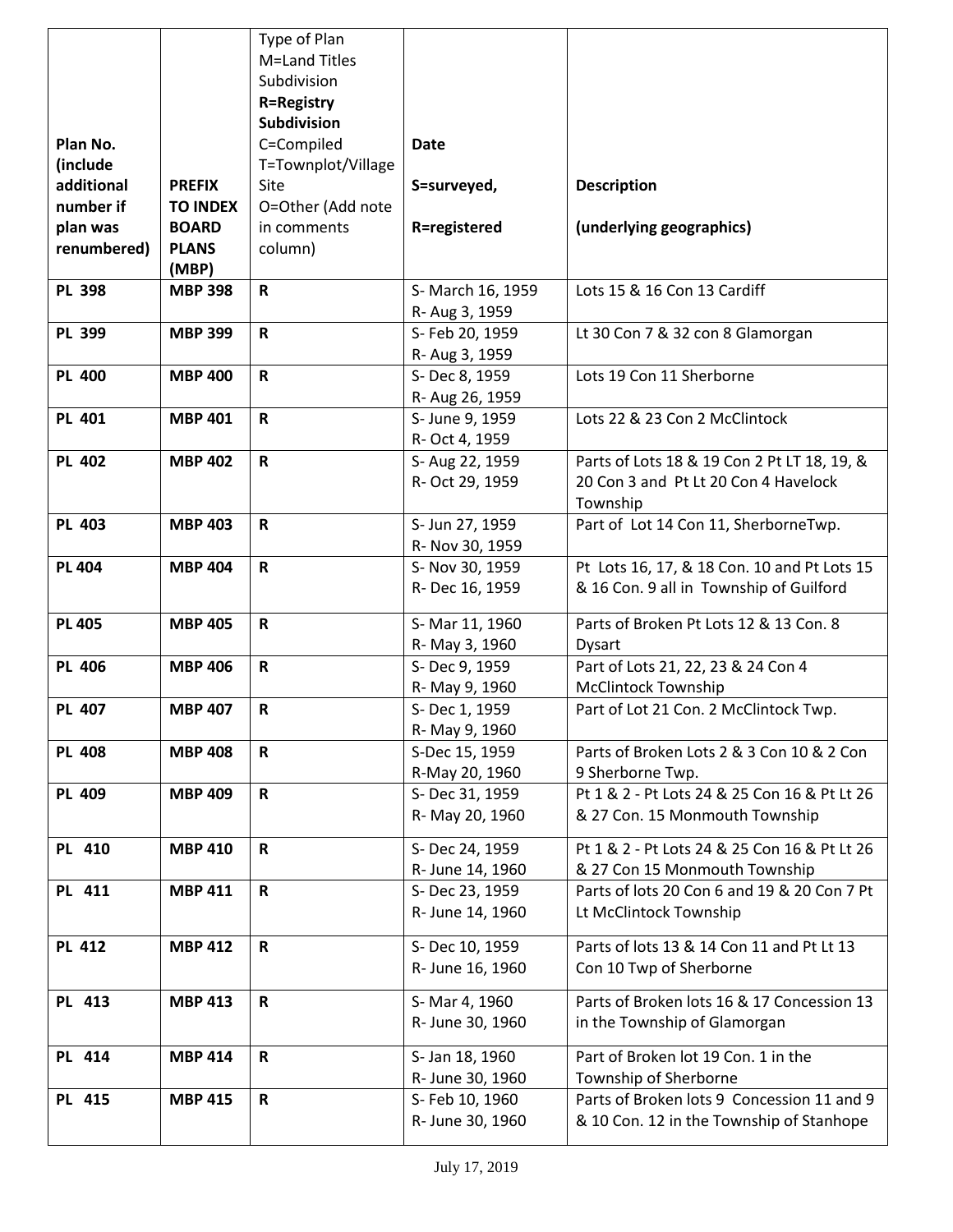|               |                 | Type of Plan       |                     |                                              |
|---------------|-----------------|--------------------|---------------------|----------------------------------------------|
|               |                 | M=Land Titles      |                     |                                              |
|               |                 | Subdivision        |                     |                                              |
|               |                 | <b>R=Registry</b>  |                     |                                              |
|               |                 | Subdivision        |                     |                                              |
| Plan No.      |                 | C=Compiled         | <b>Date</b>         |                                              |
| (include      |                 | T=Townplot/Village |                     |                                              |
| additional    | <b>PREFIX</b>   | Site               | S=surveyed,         | <b>Description</b>                           |
| number if     | <b>TO INDEX</b> | O=Other (Add note  |                     |                                              |
| plan was      | <b>BOARD</b>    | in comments        | <b>R=registered</b> | (underlying geographics)                     |
| renumbered)   | <b>PLANS</b>    | column)            |                     |                                              |
|               | (MBP)           |                    |                     |                                              |
| <b>PL 416</b> | <b>MBP 416</b>  | $\mathbf R$        | S- June 22, 1960    | Parts of lots 9, 10, & 11 Con 8 Dysart       |
|               |                 |                    | R- July 28, 1960    |                                              |
| <b>PL 417</b> | <b>MBP 417</b>  | $\mathbf R$        | S- Feb 23, 1960     | Parts of lots 15 Con. 11 Sherborne           |
|               |                 |                    | R- Aug 24, 1960     |                                              |
| PL 418        | <b>MBP 418</b>  | $\mathbf R$        | S- May 30, 1960     | Parts of lots 24 & 25 Con 13 Lutterworth     |
|               |                 |                    | R-Sept 13, 1960     |                                              |
| PL 419        | <b>MBP 419</b>  | $\mathsf{R}$       | S- Dec 23, 1959     | Part of lot 5 Con 4 Cardiff                  |
|               |                 |                    | R- Oct 17, 1960     |                                              |
| <b>PL 420</b> | <b>MBP 420</b>  | $\mathbf R$        | S-Dec 30, 1959      | Lots 5 Con 5 & Pt LT 6 Con 6 Cardiff         |
|               |                 |                    | R- Oct 17, 1960     |                                              |
| <b>PL 421</b> | <b>MBP 421</b>  | $\mathsf R$        | S- Aug 11, 1960     | Part of lot 5 Con 10 Dudley                  |
|               |                 |                    | R- Oct 20, 1960     |                                              |
| <b>PL 422</b> | <b>MBP 422</b>  | R                  | S-Sep 23, 1960      | Parts of Lots 28 Cons 19 & 20 Cardiff        |
|               |                 |                    | R- Nov 18, 1960     |                                              |
| <b>PL 423</b> | <b>MBP 423</b>  | $\mathsf R$        | S- Oct 17, 1960     | Parts of lots 18 & 19 Con 2. Havelock        |
|               |                 |                    | R- Dec 7, 1960      |                                              |
| <b>PL 424</b> | <b>MBP 424</b>  | $\mathbf R$        | S-Sep 6, 1960       | Parts of lots 21, 22, 23, & 24 Con. 1        |
|               |                 |                    | R- Dec 7, 1960      | McClintock                                   |
| <b>PL 425</b> | <b>MBP 425</b>  | $\mathbf R$        | S-Sep 19, 1960      | Parts of lots 16-17 Con. 3 Livingstone       |
|               |                 |                    | R-Dec 16, 1960      |                                              |
| <b>PL 426</b> | <b>MBP 426</b>  | $\mathbf R$        | S- Sept 17, 1960    | Parts of lots 5 & 1 Con. 3 Livingstone       |
|               |                 |                    | R-Dec 16, 1960      |                                              |
| <b>PL 427</b> | <b>MBP 427</b>  | R                  | S- Sept 6, 1960     | Part of Lot 27 Con 3. McClintock Township    |
|               |                 |                    | R-Dec 16, 1960      |                                              |
| <b>PL 428</b> | <b>MBP 428</b>  | $\mathbf R$        | S-Sep 20, 1960      | Part of Lot 16 Con. 7 & part of Lot 18 Con 8 |
|               |                 |                    | R- Mar 17, 1961     | Cardiff Twp.                                 |
| <b>PL 429</b> | <b>MBP 429</b>  | R                  | S-Sep 27, 1960      | Part of lot 16 Con 7. & Part of lot 18 & 19  |
|               |                 |                    | R- Mar 17, 1961     | Con 8.                                       |
| <b>PL 430</b> | <b>MBP 430</b>  | $\mathbf R$        | S-Dec 9, 1960       | Part of lots 6 & 7 Con. 15                   |
|               |                 |                    | R- Mar 24, 1961     |                                              |
| <b>PL 431</b> | <b>MBP 431</b>  | $\mathbf R$        | S- Nov 28, 1960     | Parts of Lots 3 & 4 Concessions 7 & 8        |
|               |                 |                    | R- Apr 26, 1961     | Township of Sherborne                        |
| <b>PL 432</b> | <b>MBP 432</b>  | $\mathbf R$        | S - Dec 5, 1960     | Parts of Lots 23 & 24 Concession 10          |
|               |                 |                    | R- May 18, 1961     | Township of Cardiff                          |
| <b>PL 433</b> | <b>MBP 433</b>  | $\mathbf R$        | S- Apr 28, 1961     | Part of Lot 12 Con 5 Cardiff                 |
|               |                 |                    | R- May 18, 1961     |                                              |
| <b>PL 434</b> | <b>MBP 434</b>  | $\mathbf R$        | S- Mar 24, 1961     | Parts of Lots 1 & 2 Con 7 & 2 Con 8          |
|               |                 |                    | R- May 23, 1961     | Township of Dudley                           |
| <b>PL 435</b> | <b>MBP 435</b>  | R                  | S - June 31, 1961   | Parts of lots 2, 3 & 4 Con 8. Township of    |
|               |                 |                    | R- July 31 1961     | Dudley                                       |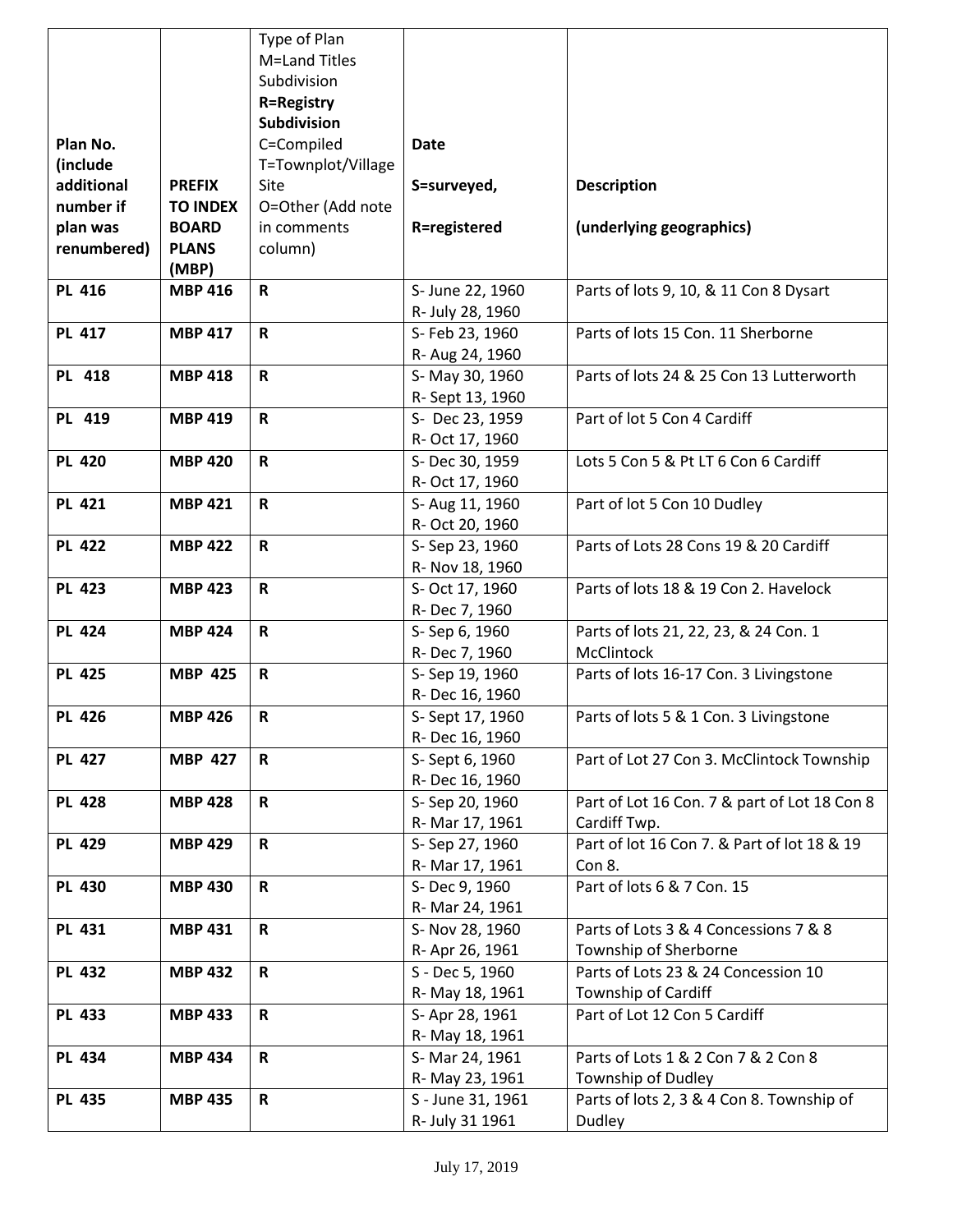|               |                 | Type of Plan       |                  |                                             |
|---------------|-----------------|--------------------|------------------|---------------------------------------------|
|               |                 | M=Land Titles      |                  |                                             |
|               |                 | Subdivision        |                  |                                             |
|               |                 | <b>R=Registry</b>  |                  |                                             |
|               |                 | Subdivision        |                  |                                             |
| Plan No.      |                 | C=Compiled         | <b>Date</b>      |                                             |
| (include      |                 | T=Townplot/Village |                  |                                             |
| additional    | <b>PREFIX</b>   | Site               | S=surveyed,      | <b>Description</b>                          |
| number if     | <b>TO INDEX</b> | O=Other (Add note  |                  |                                             |
| plan was      | <b>BOARD</b>    | in comments        | R=registered     | (underlying geographics)                    |
| renumbered)   | <b>PLANS</b>    | column)            |                  |                                             |
|               | (MBP)           |                    |                  |                                             |
| <b>PL 436</b> | <b>MBP 436</b>  | $\mathsf R$        | S- Jan 21, 1961  | Parts of Lots 20 & 21 Con 4 Havelock        |
|               |                 |                    | R- Aug 7, 1961   |                                             |
| PL 437        | <b>MBP 437</b>  | $\mathsf R$        | S- June 11, 1959 | Parts of lots 21 & 22 Con 7 Township of     |
|               |                 |                    | R- Aug 28, 1961  | Guilford, together with part of road        |
|               |                 |                    |                  | allowance fronting on Coleman Lake          |
| <b>PL 438</b> | <b>MBP 438</b>  | $\mathsf R$        | S- June 21, 1961 | Re parts of lots 16 & 17 Con 9 Township of  |
|               |                 |                    | R- Oct 18, 1961  | Dysart                                      |
| <b>PL 440</b> | <b>MBP 440</b>  | $\mathsf R$        | S- Oct 12, 1961  | Part of broken lots 29, 30, 31 & 32 Con 6 & |
|               |                 |                    | R-Feb 26, 1962   | Part of lots 30 & 31 Con 5 - McClintock     |
| <b>PL 441</b> | <b>MBP 441</b>  | $\mathsf R$        | S- Oct 15, 1961  | Part of lots 1 & 2 Con. 8 & 9 Sherborne     |
|               |                 |                    | R- Mar 26, 1962  |                                             |
| <b>PL 442</b> | <b>MBP 442</b>  | $\mathsf R$        | S-Dec 12, 1961   | Part of lots 2 & 3 Con 4. Cardiff           |
|               |                 |                    | R- May 18, 1962  |                                             |
| <b>PL 443</b> | <b>MBP 443</b>  | $\mathsf R$        | S- May 28, 1962  | Part of lots 6 & 7, Con. 7 Dysart           |
|               |                 |                    | R- June 29, 1962 |                                             |
| <b>PL 444</b> | <b>MBP 444</b>  | $\mathsf R$        | S- Jan 30, 1962  | Pt lots 1, 2, 3, 4, & 5 Con 3. Harburn      |
|               |                 |                    | R- Aug 10, 1962  |                                             |
| <b>PL 445</b> | <b>MBP 445</b>  | $\mathsf R$        | S- Aug 3, 1962   | Pt Lot 30 & 31, Con 2 McClintock            |
|               |                 |                    | R- Oct 19, 1962  |                                             |
| <b>PL 446</b> | <b>MBP 446</b>  | $\mathsf R$        | S- Aug 3, 1962   | Pt Lot 26, Con 2. McClintock                |
|               |                 |                    | R- Oct 19, 1962  |                                             |
| <b>PL 447</b> | <b>MBP 447</b>  | R                  | S- Oct 18, 1962  | Pt Lot 6, Con 10, Dudley                    |
|               |                 |                    | R- Nov 1, 1962   |                                             |
| <b>PL 448</b> | <b>MBP 448</b>  | $\mathsf R$        | S- Nov 30, 1962  | Parts of Lot 1 Con 4, Cardiff               |
|               |                 |                    | R- Dec 13, 1962  |                                             |
| <b>PL 449</b> | <b>MBP 449</b>  | R                  | S-Dec 19, 1962   | Pt Lot 28, Con 19, Cardiff                  |
|               |                 |                    | R- Apr 9, 1963   |                                             |
| <b>PL 450</b> | <b>MBP 450</b>  | $\mathsf R$        | S-Mar 25, 1961   | Pt Lots 18, 19, & 20, Con. 12 & Pt Lot 18   |
|               |                 |                    | R- July 26, 1963 | Con 11 Harburn                              |
| <b>PL 451</b> | <b>MBP 451</b>  | $\mathsf R$        | S- June 17, 1963 | Pt lot 27, Con 8, Cardiff                   |
|               |                 |                    | R- July 26, 1963 |                                             |
| <b>PL 452</b> | <b>MBP 452</b>  | $\mathsf R$        | S- July 4, 1963  | Part lot 23, Con 2.<br>McClintock           |
|               |                 |                    | R- Aug 9, 1963   |                                             |
| PL 453        | <b>MBP 453</b>  | $\mathsf R$        | S- July 11, 1963 | Part of lots 6, 7 & 8, Con 10. Livingstone  |
|               |                 |                    | R- Oct 25, 1963  |                                             |
| <b>PL 454</b> | <b>MBP 454</b>  | $\mathsf R$        | S- July 5, 1963  | Part of Lot 9, Con 11 Township of Minden    |
|               |                 |                    | R- Apr 14, 1964  |                                             |
| <b>PL 455</b> | <b>MBP 455</b>  | $\mathsf R$        | S- May 8, 1964   | Lot 11, Con 20 . Twp of Cardiff             |
|               |                 |                    | R- July 8, 1964  |                                             |
| <b>PL 456</b> | <b>MBP 456</b>  | R                  | S- Aug 24, 1964  | Pt Lots 18 & 19, Con 8<br>Cardiff           |
|               |                 |                    | R-Sep 21, 1964   |                                             |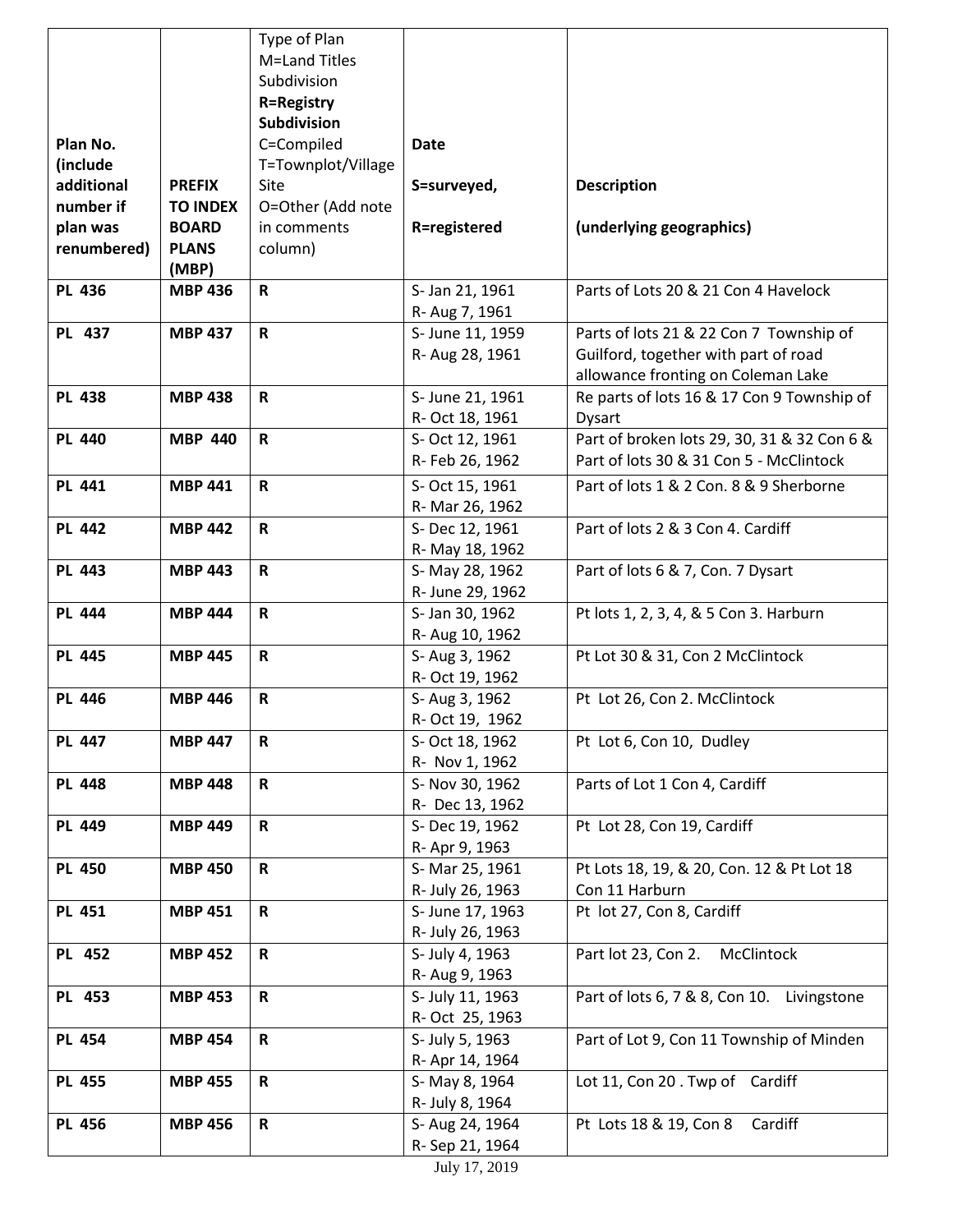|               |                 | Type of Plan       |                  |                                          |
|---------------|-----------------|--------------------|------------------|------------------------------------------|
|               |                 | M=Land Titles      |                  |                                          |
|               |                 | Subdivision        |                  |                                          |
|               |                 | <b>R=Registry</b>  |                  |                                          |
|               |                 | <b>Subdivision</b> |                  |                                          |
| Plan No.      |                 | C=Compiled         | <b>Date</b>      |                                          |
| (include      |                 | T=Townplot/Village |                  |                                          |
| additional    | <b>PREFIX</b>   | Site               | S=surveyed,      | <b>Description</b>                       |
| number if     | <b>TO INDEX</b> | O=Other (Add note  |                  |                                          |
| plan was      | <b>BOARD</b>    | in comments        | R=registered     | (underlying geographics)                 |
| renumbered)   | <b>PLANS</b>    | column)            |                  |                                          |
|               | (MBP)           |                    |                  |                                          |
| <b>PL 457</b> | <b>MBP 457</b>  | $\mathbf R$        | S- July 22, 1964 | Guilford<br>Pt Lots 27 & 28 Con 15       |
|               |                 |                    | R- Oct 8, 1964   |                                          |
| <b>PL 458</b> | <b>MBP 458</b>  | $\mathbf R$        | S- Jan 31, 1964  | Pt Lot 16, 17, 18, 19, & 20 Con 4.       |
|               |                 |                    | R-Dec 14, 1964   | Havelock                                 |
| <b>PL 459</b> | <b>MBP 459</b>  | $\mathbf R$        | S- Feb 5, 1965   | Pt Lots 12, 13, 14, 15, & 16 Con 4.      |
|               |                 |                    | R- June 7, 1965  | Havelock                                 |
| <b>PL 460</b> | <b>MBP 460</b>  | $\mathbf R$        | S- July 31, 1965 | Pt Lots 11 & 12 Con 4 & 11 Con 3         |
|               |                 |                    | R- Aug 13, 1965  | Havelock                                 |
| <b>PL 461</b> | <b>MBP 461</b>  | R                  | S- Dec 22, 1964  | Pt Lots 15 & 16, Con 15<br>Glamorgan     |
|               |                 |                    | R- Aug 23, 1965  |                                          |
| <b>PL 462</b> | <b>MBP 462</b>  | $\mathbf R$        | S- July 30, 1965 | Pt Lots 26, 27, 28, 29 & 30 Con 3.       |
|               |                 |                    | R- Aug 24, 1965  | Guilford                                 |
| <b>PL 463</b> | <b>MBP 463</b>  | $\mathbf R$        | S- Aug 16, 1965  | Pt Lots 21, 22 Con 4, Lot 20 Con 3       |
|               |                 |                    | R- Aug 24, 1965  | Minden                                   |
| <b>PL 464</b> | <b>MBP 464</b>  | $\mathbf R$        | S-Dec 12, 1964   | Pt Lots 15, 16, 17 Con 13 Glamorgan      |
|               |                 |                    | R-Sep 17, 1965   |                                          |
| <b>PL 465</b> | <b>MBP 465</b>  | $\mathbf R$        | S- June 21, 1965 | Pt Lot 1, Con 4<br>Cardiff               |
|               |                 |                    | R- Nov 2, 1965   |                                          |
| <b>PL 466</b> | <b>MBP 466</b>  | $\mathbf R$        | S- Oct 9, 1965   | Pt Lots 8, Con 2 Livingstone             |
|               |                 |                    | R- Feb 1, 1966   |                                          |
| <b>PL 467</b> | <b>MBP 467</b>  | $\mathbf R$        | S-Mar 9, 1966    | Pt 10, 11, 12, Con 3.                    |
|               |                 |                    | R- Apr 29, 1966  | Pt 10, 11, Con 4.<br>Havelock            |
| <b>PL 468</b> | <b>MBP 468</b>  | $\mathbf R$        | S- Aug 26, 1965  | Cardiff<br>Pt Lot 5, Con 4               |
|               |                 |                    | R- May 6, 1966   |                                          |
| <b>PL 469</b> | <b>MBP 469</b>  | $\mathbf R$        | S- Aug 18, 1965  | Pt Lots 3 & 4 Con 8<br>Dudley            |
|               |                 |                    | R- May 20, 1966  |                                          |
| <b>PL 470</b> | <b>MBP 470</b>  | R                  | S- Nov 12, 1965  | McClintock<br>Pt Lot 21, Con 2           |
|               |                 |                    | R- May 24, 1966  |                                          |
| <b>PL 471</b> | <b>MBP 471</b>  | $\mathbf R$        | S- Oct 28, 1965  | Pt Lots 30 & 31 Con 8<br>Glamorgan       |
|               |                 |                    | R- May 24, 1966  |                                          |
| <b>PL 472</b> | <b>MBP 472</b>  | $\mathbf R$        | S- Oct 5, 1965   | Pt Lots 4, 5, & 6 Con 10.<br>Livingstone |
|               |                 |                    | R- May 27, 1966  |                                          |
| <b>PL 473</b> | <b>MBP 473</b>  | $\mathbf R$        | S-Nov 10, 1966   | Cardiff<br>Pt Lot 8 Con 5.               |
|               |                 |                    | R- Apr 26, 1967  |                                          |
| <b>PL 474</b> | <b>MBP 474</b>  | $\mathbf R$        | S- Nov 1, 1966   | Pt Lots 5 & 7 Con 4.<br>Cardiff          |
|               |                 |                    | R- May 3, 1967   |                                          |
| <b>PL 475</b> | <b>MBP 475</b>  | $\mathbf R$        | S- Nov 30, 1966  | Pt Lots 17, 18,19, 20, 21 & 22 Con 11    |
|               |                 |                    | R- Oct 17, 1967  | Livingstone                              |
|               |                 |                    |                  | Part 1 - Pt Lt 18, 19, 20 Con 11         |
|               |                 |                    |                  | Part 2 - Pt Lt 17, 18, 21, 22 Con 11     |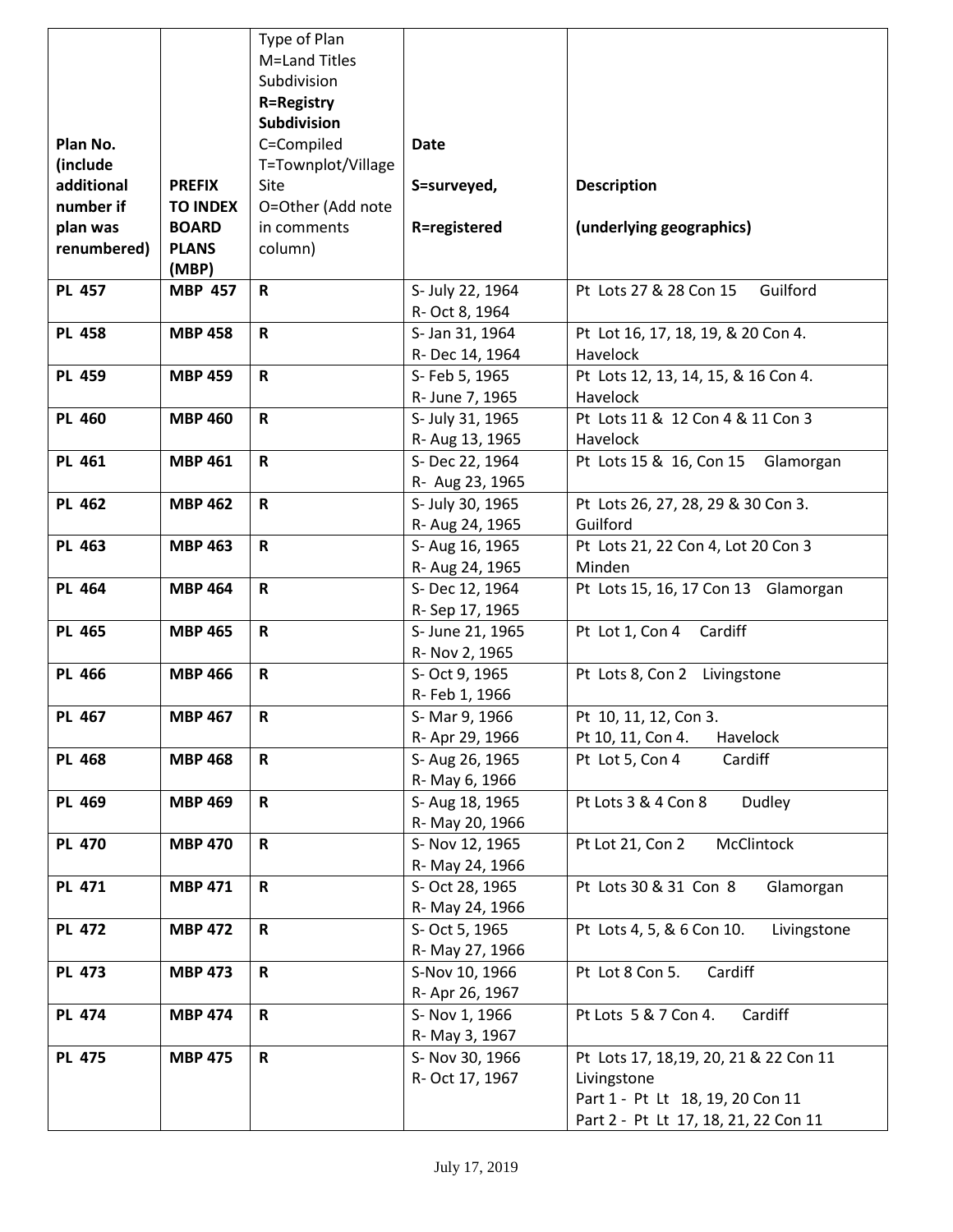|               |                 | Type of Plan       |                                  |                                              |
|---------------|-----------------|--------------------|----------------------------------|----------------------------------------------|
|               |                 | M=Land Titles      |                                  |                                              |
|               |                 | Subdivision        |                                  |                                              |
|               |                 | <b>R=Registry</b>  |                                  |                                              |
|               |                 | Subdivision        |                                  |                                              |
| Plan No.      |                 | C=Compiled         | <b>Date</b>                      |                                              |
| (include      |                 | T=Townplot/Village |                                  |                                              |
| additional    | <b>PREFIX</b>   | Site               | S=surveyed,                      | <b>Description</b>                           |
| number if     | <b>TO INDEX</b> | O=Other (Add note  |                                  |                                              |
| plan was      | <b>BOARD</b>    | in comments        | R=registered                     | (underlying geographics)                     |
| renumbered)   | <b>PLANS</b>    | column)            |                                  |                                              |
|               | (MBP)           |                    |                                  |                                              |
| PL 476        | <b>MBP 476</b>  | R                  | S- Nov 30, 1966                  | Pt Lt 21 Con 10                              |
|               |                 |                    | R- Oct 17, 1967                  | Part 1 - Pt Lt 22 Con 10 & Pt Lt 22 Con 9.   |
|               |                 |                    |                                  | Part 2 - Pt Lt 21 Con 10<br>Sherborne        |
| <b>PL 477</b> |                 |                    |                                  |                                              |
|               | <b>MBP 477</b>  | R                  | S- July 1 1967<br>R- Nov 9, 1967 | Guilford<br>Pt Lots 16 & 17 Con 4            |
| <b>PL 478</b> | <b>MBP 478</b>  | $\mathbf R$        | S- Aug 23, 1967                  | Pt Lots 17 & 18 Con 8. Harburn               |
|               |                 |                    | R-Dec 27, 1967                   |                                              |
| <b>PL 479</b> | <b>MBP 479</b>  | $\mathbf R$        | S- Nov 20, 1967                  | Pt Lots 5, 6, 7, 8, 9, Con 3 Pt Lt 9 Con 4   |
|               |                 |                    | R- Feb 7, 1968                   | Havelock                                     |
| <b>PL 480</b> | <b>MBP 480</b>  | $\mathsf{R}$       | S- Aug 3, 1967                   | Pt Lots 25 Cons 8 & 9 Cardiff                |
|               |                 |                    | R- Mar 15, 1968                  |                                              |
| <b>PL 481</b> | <b>MBP 481</b>  | $\mathbf R$        | S-Mar 1, 1966                    | Pt Lot 29 Con 19 Cardiff                     |
|               |                 |                    | R- Mar 15, 1968                  |                                              |
| <b>PL 482</b> | <b>MBP 482</b>  | $\mathbf R$        | S- Feb 19, 1968                  | Pt Lots 9, 10, 11, 12, 13, & 14 Con 1.       |
|               |                 |                    | R- Mar 26, 1968                  | Con 2 . 12, 14, & 15                         |
|               |                 |                    |                                  | Con 3. 12, 13, & 14 Dudley                   |
| PL 483        | <b>MBP 483</b>  | $\mathsf{R}$       | S-Apr 17, 1968                   | Pt Lots 30, 31, 32, 33, & 34 Con 4. Guilford |
|               |                 |                    | R- Apr 22, 1968                  |                                              |
| <b>PL 484</b> | <b>MBP 484</b>  | $\mathbf R$        | S- Aug 22, 1968                  | Pt Lots 15, 16, 17, 18 & 19 Con 2 Dudley     |
|               |                 |                    | R-Sept 12, 1968                  |                                              |
| <b>PL 485</b> | <b>MBP 485</b>  | ${\sf R}$          | S- Jan 15, 1968                  | Pt Lots 5 & 6 Con. 8 & Pt Lot 5 Con 9.       |
|               |                 |                    | R-Sept 19 1968                   | Stanhope                                     |
| <b>PL 486</b> | <b>MBP 486</b>  | $\mathbf R$        | S- Jan 15, 1968                  | Pt Lots 5 & 6 Con 8. Stanhope                |
|               |                 |                    | R-Sep 19, 1968                   |                                              |
| <b>PL 487</b> | <b>MBP 487</b>  | $\mathbf R$        | S-Dec 21, 1967                   | Pt Lots 30, 31, & 32 Con 7 Monmouth          |
|               |                 |                    | R-Sep 19, 1968                   |                                              |
| <b>PL 488</b> | <b>MBP 488</b>  | $\mathbf R$        | S-Dec 15, 1967                   | Pt Lot 31 Con 8 Monmouth                     |
|               |                 |                    | R-Sep 20, 1968                   |                                              |
| <b>PL 489</b> | <b>MBP 489</b>  | $\mathbf R$        | S- Feb 29, 1968                  | Pt Lots 17, 18, 19, CA. Sherborne            |
|               |                 |                    | R- Feb 12, 1969                  |                                              |
| <b>PL 490</b> | <b>MBP 490</b>  | $\mathsf{R}$       | S-May 31, 1968                   | Pt Lots 22, 23 & 24 Con 11 Livingstone       |
|               |                 |                    | R- Mar 24, 1969                  |                                              |
| <b>PL 491</b> | <b>MBP 491</b>  | $\mathbf R$        | S- June 12, 1968                 | Pt Lots 24 & 25 Cons 11 & 12 Livingstone     |
|               |                 |                    | R- Mar 24, 1969                  |                                              |
| <b>PL 492</b> | <b>MBP 492</b>  | R                  | S- Mar 15, 1969                  | Pt Lots, 26, 27, 28, Con 4 Guilford          |
|               |                 |                    | R- May 2, 1969                   |                                              |
| <b>PL 493</b> | <b>MBP 493</b>  | R                  | S- Apr 7, 1969                   | Pt Lots 19 & 20 Cons 4, 5 & 6 & Pt 21 Con    |
|               |                 |                    | R- May 9, 1969                   | 6. Havelock                                  |
| <b>PL 494</b> | <b>MBP 494</b>  | $\mathbf R$        | S- June 17, 1969                 | Pt Lots 9, 10, & 11 Con 8 & Lot 11 Con 7     |
|               |                 |                    | R- June 23, 1969                 | <b>Dysart</b>                                |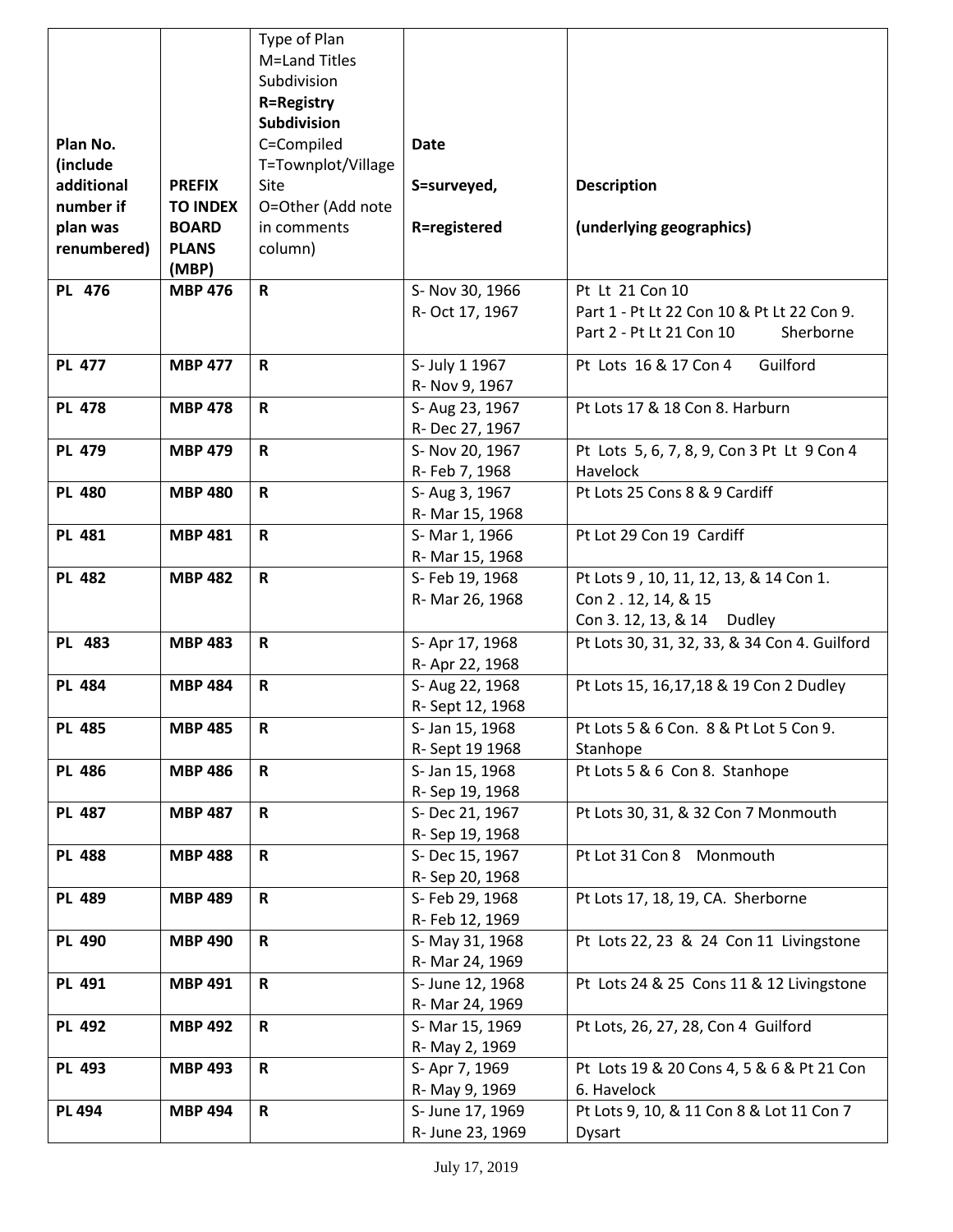|               |                 | Type of Plan       |                  |                                             |
|---------------|-----------------|--------------------|------------------|---------------------------------------------|
|               |                 | M=Land Titles      |                  |                                             |
|               |                 | Subdivision        |                  |                                             |
|               |                 | <b>R=Registry</b>  |                  |                                             |
|               |                 | <b>Subdivision</b> |                  |                                             |
| Plan No.      |                 | C=Compiled         | <b>Date</b>      |                                             |
| (include      |                 | T=Townplot/Village |                  |                                             |
| additional    | <b>PREFIX</b>   | Site               | S=surveyed,      | <b>Description</b>                          |
| number if     | <b>TO INDEX</b> | O=Other (Add note  |                  |                                             |
| plan was      | <b>BOARD</b>    | in comments        | R=registered     | (underlying geographics)                    |
| renumbered)   | <b>PLANS</b>    | column)            |                  |                                             |
|               | (MBP)           |                    |                  |                                             |
| <b>PL 495</b> | <b>MBP 495</b>  | $\mathbf R$        | S- Nov 13, 1968  | Pt Lot 26 Cons 11 & 12 Livingstone          |
|               |                 |                    | R- June 25, 1969 |                                             |
| <b>PL 496</b> | <b>MBP 496</b>  | $\mathbf R$        | S- Nov 13. 1968  | Pt Lots 24 & 25 Con 11 Livingstone          |
|               |                 |                    | R- June 25, 1969 |                                             |
| <b>PL 497</b> | <b>MBP 497</b>  | $\mathbf R$        | S-June 27, 1969  | Pt Lots 4 & 5 Cons 4 & 5 Dudley             |
|               |                 |                    | R- July 11, 1969 |                                             |
| <b>PL 498</b> | <b>MBP 498</b>  | $\mathbf R$        | S- June 28, 1969 | Pt Lots 4 & 5 Con 4 Dudley                  |
|               |                 |                    | R-July 11, 1969  |                                             |
| <b>PL 499</b> | <b>MBP 499</b>  | R                  | S-June 25, 1969  | Pt lot 25 Con 11 & Pt Lot 24 & 25 Con 12    |
|               |                 |                    | R-July 23, 1969  | Harcourt                                    |
| <b>PL 500</b> | <b>MBP 500</b>  | $\mathsf R$        | S- June 25, 1969 | Pt Lot 26 Con 11 Harcourt                   |
|               |                 |                    | R- July 23, 1969 |                                             |
| <b>PL 501</b> | <b>MBP 501</b>  | R                  | S- July 9, 1969  | Pt lot 15 Con 4 Guilford                    |
|               |                 |                    | R- Aug 7, 1969   |                                             |
| <b>PL 502</b> | <b>MBP 502</b>  | $\mathbf R$        | S-Feb 14, 1968   | Pt Lots 3 & 4 Con 1 Cardiff                 |
|               |                 |                    | R-Sep 10, 1969   |                                             |
| <b>PL 503</b> | <b>MBP 503</b>  | $\mathbf R$        | S- Feb 14, 1968  | Pt lot 7 & 8 Con 3 & 4 Cardiff              |
|               |                 |                    | R-Sep 10, 1969   |                                             |
| <b>PL 504</b> | <b>MBP 504</b>  | $\mathbf R$        | S- Feb 14, 1968  | Pt Lot 7 & 8 Con 4 Cardiff                  |
|               |                 |                    | R-Sep 10, 1969   |                                             |
| <b>PL 505</b> | <b>MBP 505</b>  | $\mathbf R$        | S- Feb 14, 1968  | Pt Lots 6 & 7 Con. 3 Cardiff                |
|               |                 |                    | R-Sep 10, 1969   |                                             |
| <b>PL 506</b> | <b>MBP 506</b>  | R                  | S- June 25, 1969 | Pt Lots 26 & 27 Con 10 & Pt 26 Con 11       |
|               |                 |                    | R-Sep 23, 1969   | Harcourt                                    |
| <b>PL 507</b> | <b>MBP 507</b>  | R                  | S- Feb 13, 1969  | Pt Lots 26 & 27 Con 17 Monmouth             |
|               |                 |                    | R- Nov 14, 1969  |                                             |
| <b>PL 508</b> | <b>MBP 508</b>  | R                  | S-Feb 15, 1969   | Pt Lot 32 Con 8 Monmouth                    |
|               |                 |                    | R- Nov 14, 1969  |                                             |
| <b>PL 509</b> | <b>MBP 509</b>  | $\mathbf R$        | S- June 25, 1969 | Pt Lots 25 & 26 Con 10 & 11 & Pt Road       |
|               |                 |                    | R- Nov 14, 1969  | Allow                                       |
|               |                 |                    |                  | BTN. Lt 25 & 26 Con 10 & 11<br>Harcourt     |
| <b>PL 510</b> | <b>MBP 510</b>  | $\mathbf R$        | S- June 25, 1969 | Pt Lots 26 Con 11 & 12 & Pt Rd allow        |
|               |                 |                    | R- Nov 14, 1969  | Harcourt                                    |
|               |                 |                    |                  | BTN Con 11 & 12                             |
| <b>PL 511</b> | <b>MBP 511</b>  | R                  | S- Oct 20, 1969  | Pt Lots 11 Con 2 & Pt Lt 10, 11, 12 & 13    |
|               |                 |                    | R-Dec 1, 1969    | Con 3 Dudley                                |
| <b>PL 512</b> | <b>MBP 512</b>  | $\mathbf R$        | S- Feb 7, 1969   | Pt Lots 6, 7, 8 Con 14 & Lots 6 & 8 Con 15  |
|               |                 |                    | R-Dec 29, 1969   | Glamorgan                                   |
| <b>PL 513</b> | <b>MBP 513</b>  | $\mathbf R$        | S-Sep 17, 1969   | Pt Lots 21, 22 & 23 Con 6 & 22, 23, 24, 25, |
|               |                 |                    | R- Apr 27, 1970  | 26, 27 Con 5 Havelock                       |
|               |                 |                    |                  |                                             |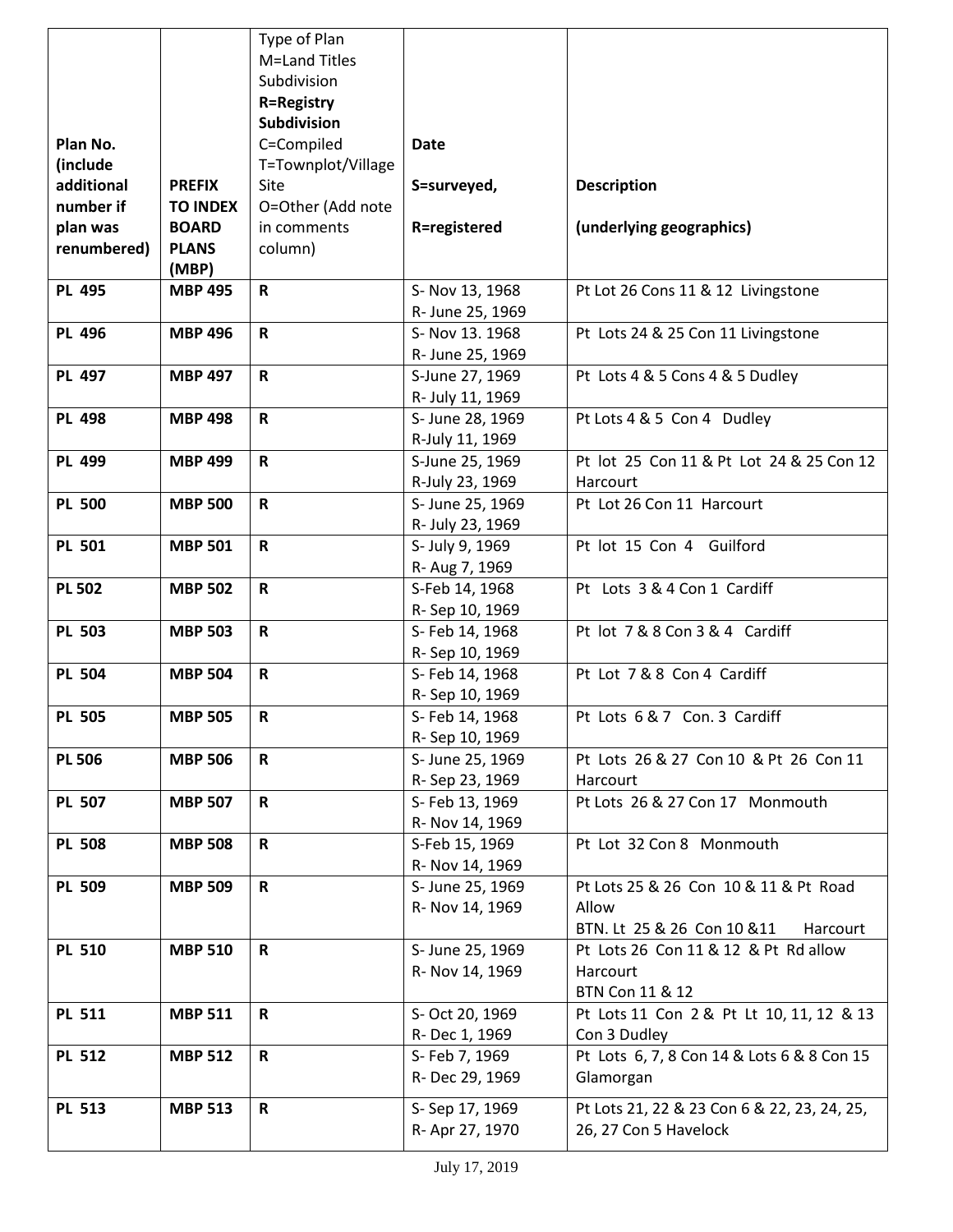|               |                 | Type of Plan       |                   |                                            |
|---------------|-----------------|--------------------|-------------------|--------------------------------------------|
|               |                 | M=Land Titles      |                   |                                            |
|               |                 | Subdivision        |                   |                                            |
|               |                 | <b>R=Registry</b>  |                   |                                            |
|               |                 | <b>Subdivision</b> |                   |                                            |
| Plan No.      |                 | C=Compiled         | <b>Date</b>       |                                            |
| (include      |                 | T=Townplot/Village |                   |                                            |
| additional    | <b>PREFIX</b>   | Site               | S=surveyed,       | <b>Description</b>                         |
| number if     | <b>TO INDEX</b> | O=Other (Add note  |                   |                                            |
| plan was      | <b>BOARD</b>    | in comments        | R=registered      | (underlying geographics)                   |
| renumbered)   | <b>PLANS</b>    | column)            |                   |                                            |
|               | (MBP)           |                    |                   |                                            |
| PL 514        | <b>MBP 514</b>  | $\mathbf R$        | S- Aug 27, 1969   | Pt Lots 21 & 22 Con 11.<br>Livingstone     |
|               |                 |                    | R- Apr 27, 1970   |                                            |
| <b>PL 515</b> | <b>MBP 515</b>  | $\mathbf R$        | S-Dec 8, 1969     | Pt Lots 11, 12, 13, & 14 Con 11            |
|               |                 |                    | R- June 4, 1970   | Sherborne                                  |
| <b>PL 516</b> | <b>MBP 516</b>  | $\mathbf R$        | S-May 22, 1970    | Pt Lt 18, 19, 20, 21 Con 2                 |
|               |                 |                    | R- June 17, 1970  | Pt Lt 19, 20, 21, Con 3<br>Dudley          |
|               |                 |                    |                   |                                            |
| <b>PL 517</b> | <b>MBP 517</b>  | $\mathbf R$        | S- Dec 8, 1969    | Pt Lots 14, 15, 16 & 17 Con 9              |
|               |                 |                    | R- July 14, 1970  | Sherborne                                  |
| <b>PL 518</b> | <b>MBP 518</b>  | $\mathbf R$        | S-Dec 8, 1969     | Pt lots 14 & 15 Con 9<br>Sherborne         |
|               |                 |                    | R- July 14, 1970  |                                            |
| <b>PL 519</b> | <b>MBP 519</b>  | $\mathbf R$        | S-Dec 8, 1969     | Pt Lots 8 & 9 Con 9 Sherborne              |
|               |                 |                    | R- July 14, 1970  |                                            |
| <b>PL 520</b> | <b>MBP 520</b>  | $\mathbf R$        | S- Dec 8, 1969    | Pt Lots 7 Con 9. & 8 & 9 Con 10 Sherborne  |
|               |                 |                    | R- July 14, 1970  |                                            |
| <b>PL 521</b> | <b>MBP 521</b>  | $\mathbf R$        | S-June 15, 1970   | Pt Lot 32 Con 3 Dysart                     |
|               |                 |                    | R- Aug 14, 1970   |                                            |
| <b>PL 522</b> | <b>MBP 522</b>  | $\mathbf R$        | S- Aug 19, 1970   | Pt Lots 6 & 7 Con 8<br>Minden              |
|               |                 |                    | R- Aug 26, 1970   |                                            |
| <b>PL 523</b> | <b>MBP 523</b>  | $\mathbf R$        | S- June 15, 1970  | Pt Lot 26 Con 10<br>Harcourt               |
|               |                 |                    | R- Aug 31, 1970   |                                            |
| <b>PL 524</b> | <b>MBP 524</b>  | $\mathbf R$        | S-Sep 11, 1970    | Pt lots 18 to 25 Con 9<br>Harburn          |
|               |                 |                    | R- Oct 1, 1970    |                                            |
| <b>PL 525</b> | <b>MBP 525</b>  | $\mathbf R$        | S- Aug 24, 1964   | Pt Lots 19 & 20 Con 7<br><b>Dysart</b>     |
|               |                 |                    | R- Oct 19, 1970   |                                            |
| <b>PL 526</b> | <b>MBP 526</b>  | $\mathbf R$        | S- Dec 17, 1969   | Cardiff<br>Pt Lot 25 Con 9                 |
|               |                 |                    | R- Oct 30, 1970   |                                            |
| <b>PL 527</b> | <b>MBP 527</b>  | $\mathsf{R}$       | S- July 28, 1970  | Pt Lots 4 & 5 Con 4<br>Dudley              |
|               |                 |                    | R-Dec 3, 1970     |                                            |
| <b>PL 528</b> | <b>MBP 528</b>  | R                  | S- No Surveyor's  | Bing all Blk "A" PL 463<br>Minden          |
|               |                 |                    | certificate R-Mar |                                            |
|               |                 |                    | 12, 1971          |                                            |
| <b>PL 529</b> | <b>MBP 529</b>  | $\mathbf R$        | S- Sept 22, 1970  | Pt Lot 6 Con 1 Dudley                      |
|               |                 |                    | R- May 3, 1971    |                                            |
| <b>PL 530</b> | <b>MBP 530</b>  | $\mathbf R$        | S- Mar 25, 1969   | Pt Lots 9 & 10 Con 13 & Pt Lt 10 & 11      |
|               |                 |                    | R- May 18, 1971   | Con 14 Cardiff                             |
| <b>PL 531</b> | <b>MBP 531</b>  | $\mathbf R$        | S-Dec 7, 1961     | Cardiff<br>Pt Lot 15 Con 21                |
|               |                 |                    | R- June 1, 1971   |                                            |
| <b>PL 532</b> | <b>MBP 532</b>  | $\mathsf{R}$       | S- July 14, 1971  | Pt Lots 31, 32, 33 Con 2 & Pt Lt 31 Con 3. |
|               |                 |                    | R- Aug 19, 1971   | Guilford                                   |
|               |                 |                    |                   |                                            |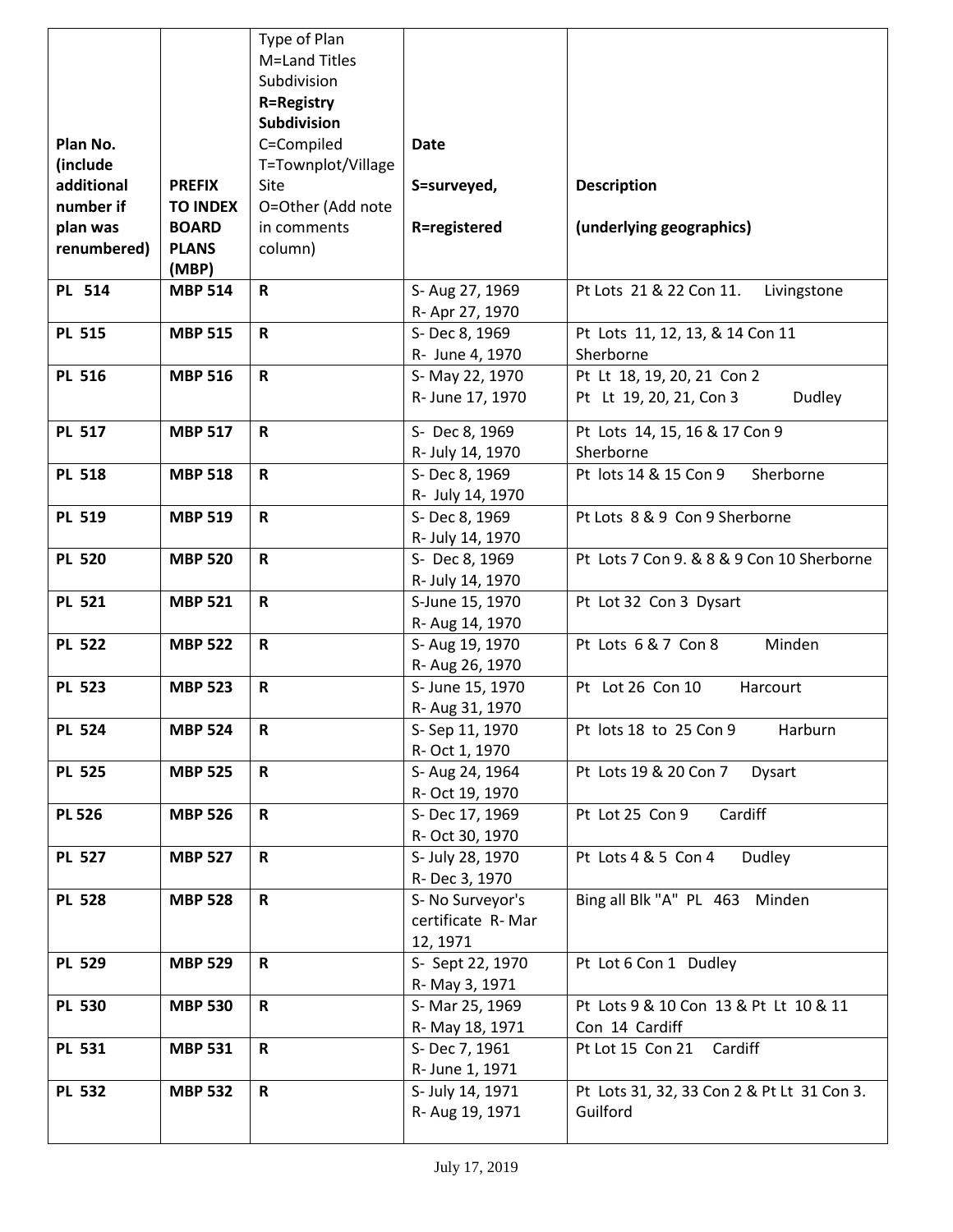|               |                 | Type of Plan       |                   |                                            |
|---------------|-----------------|--------------------|-------------------|--------------------------------------------|
|               |                 | M=Land Titles      |                   |                                            |
|               |                 | Subdivision        |                   |                                            |
|               |                 | <b>R=Registry</b>  |                   |                                            |
|               |                 | Subdivision        |                   |                                            |
| Plan No.      |                 | C=Compiled         | <b>Date</b>       |                                            |
| (include      |                 | T=Townplot/Village |                   |                                            |
| additional    | <b>PREFIX</b>   | Site               | S=surveyed,       | <b>Description</b>                         |
| number if     | <b>TO INDEX</b> | O=Other (Add note  |                   |                                            |
| plan was      | <b>BOARD</b>    | in comments        | R=registered      | (underlying geographics)                   |
| renumbered)   | <b>PLANS</b>    | column)            |                   |                                            |
|               | (MBP)           |                    |                   |                                            |
| <b>PL 533</b> | <b>MBP 533</b>  | $\mathbf R$        | S-Sep 15, 1971    | Pt Lots 3 Con 1. Lt 3 Con 2 Harcourt       |
|               |                 |                    | R- Oct 13, 1971   |                                            |
| <b>PL 534</b> | <b>MBP 534</b>  | $\mathbf R$        | S-Mar 9, 1971     | Pt Lots 2, 3, 4 & 5 Con 5 Dudley           |
|               |                 |                    | R- Jan 10, 1972   |                                            |
| <b>PL 535</b> | <b>MBP 535</b>  | $\mathbf R$        | S-May 19, 1971    | Pt Lots 25 & 26 Con 12 Harcourt            |
|               |                 |                    | R- Apr 5, 1972    |                                            |
| <b>PL 536</b> | <b>MBP 536</b>  | $\mathsf{R}$       | S- July 12, 1972  | Pt Lots 31 Con 9 & 10<br>Minden            |
|               |                 |                    | R- July 25, 1972  |                                            |
| <b>PL 537</b> | <b>MBP 537</b>  | $\mathbf R$        | S- Aug 1, 1972    | Pt Lot 25 Con 8 Guilford                   |
|               |                 |                    | R- Aug 18, 1972   |                                            |
| <b>PL 538</b> | <b>MBP 538</b>  | $\mathsf R$        | S- Mar 11, 1972   | Pt Lot 6 Con 2<br>Harcourt                 |
|               |                 |                    | R- Aug 22, 1972   |                                            |
| <b>PL 539</b> | <b>MBP 539</b>  | $\mathbf R$        | S-Mar 10, 1972    | Pt Lots 2 & 3 Con 22 Cardiff               |
|               |                 |                    | R- Aug 22, 1972   | Pt Lot 5 Con 1<br>Harcourt                 |
| <b>PL 540</b> | <b>MBP 540</b>  | $\mathbf R$        | S- May 25, 1972   | Pt Lots 21, 24, to 28 Con 4. & Pt Lt 21 to |
|               |                 |                    | R-Aug 25, 1972    | 28 Con 5. Havelock                         |
|               |                 |                    |                   |                                            |
| <b>PL 541</b> | <b>MBP 541</b>  | $\mathbf R$        | S- Aug 30, 1971   | Pt Lots 31 & 32 Con 2. Pt Lt 31, 32, & 33  |
|               |                 |                    | R-Sep 11, 1972    | Con 3.                                     |
|               |                 |                    |                   | Pt Lt 32 Con 4. Guilford                   |
| PL 542        | <b>MBP 542</b>  | $\mathsf{R}$       | S- Aug 29, 1972   | Pt Lot 10 Con 12 Minden                    |
|               |                 |                    | R-Sep 15, 1972    |                                            |
| <b>PL 543</b> | <b>MBP 543</b>  | $\mathsf{R}$       | S- Aug 17, 1972   | Pt Lot 33. Con 16 Monmouth                 |
|               |                 |                    | R- Oct 31, 1972   |                                            |
| <b>PL 544</b> | <b>MBP 544</b>  | $\mathsf{R}$       | S- Feb 23, 1972   | Pt Lots 22, 23 & 24 Con 11. & Pt Lt 22 &   |
|               |                 |                    | R-Dec 19, 1972    | 23 Con 12.<br>Sherborne                    |
| <b>PL 545</b> | <b>MBP 545</b>  | $\mathsf{R}$       | S-Feb 29, 1972    | Pt L 26 Con 12 Sherborne                   |
|               |                 |                    | R-Dec 19, 1972    |                                            |
| <b>PL 546</b> | <b>MBP 546</b>  | $\mathbf R$        | S- Aug 15, 1972   | Pt Lots 1, 2, 3 Con 2 Sherborne            |
|               |                 |                    | R-Dec 22, 1972    | PT LT 2, 3 Con 1; PT LT 3 Con A            |
|               |                 |                    |                   |                                            |
| <b>PL 547</b> | <b>MBP 547</b>  | $\mathbf R$        | S- Nov 30, 1972   | Pt Lots 26,27, 28 & 29 Con 3 Guilford      |
|               |                 |                    | R- Jan 17, 1973   |                                            |
| <b>PL 548</b> | <b>MBP 548</b>  | $\mathbf R$        | S- Sept 27, 1972  | Part Lot 30 & 31 Con 4 & Rd Allow          |
|               |                 |                    | R- Jan 18, 1973   | BTN LT 30 & 31 Con 4<br>Guilford           |
| <b>PL 549</b> | <b>MBP 549</b>  | $\mathbf R$        | S-May 1, 1970     | Pt Lot 1 Con 22 Cardiff                    |
|               |                 |                    | R- March 23, 1973 |                                            |
| <b>PL 550</b> | <b>MBP 550</b>  | $\mathbf R$        | S-Dec 21, 1972    | Pt Lot 30 Con 4 Minden                     |
|               |                 |                    | R- May 31, 1973   |                                            |
|               |                 |                    |                   |                                            |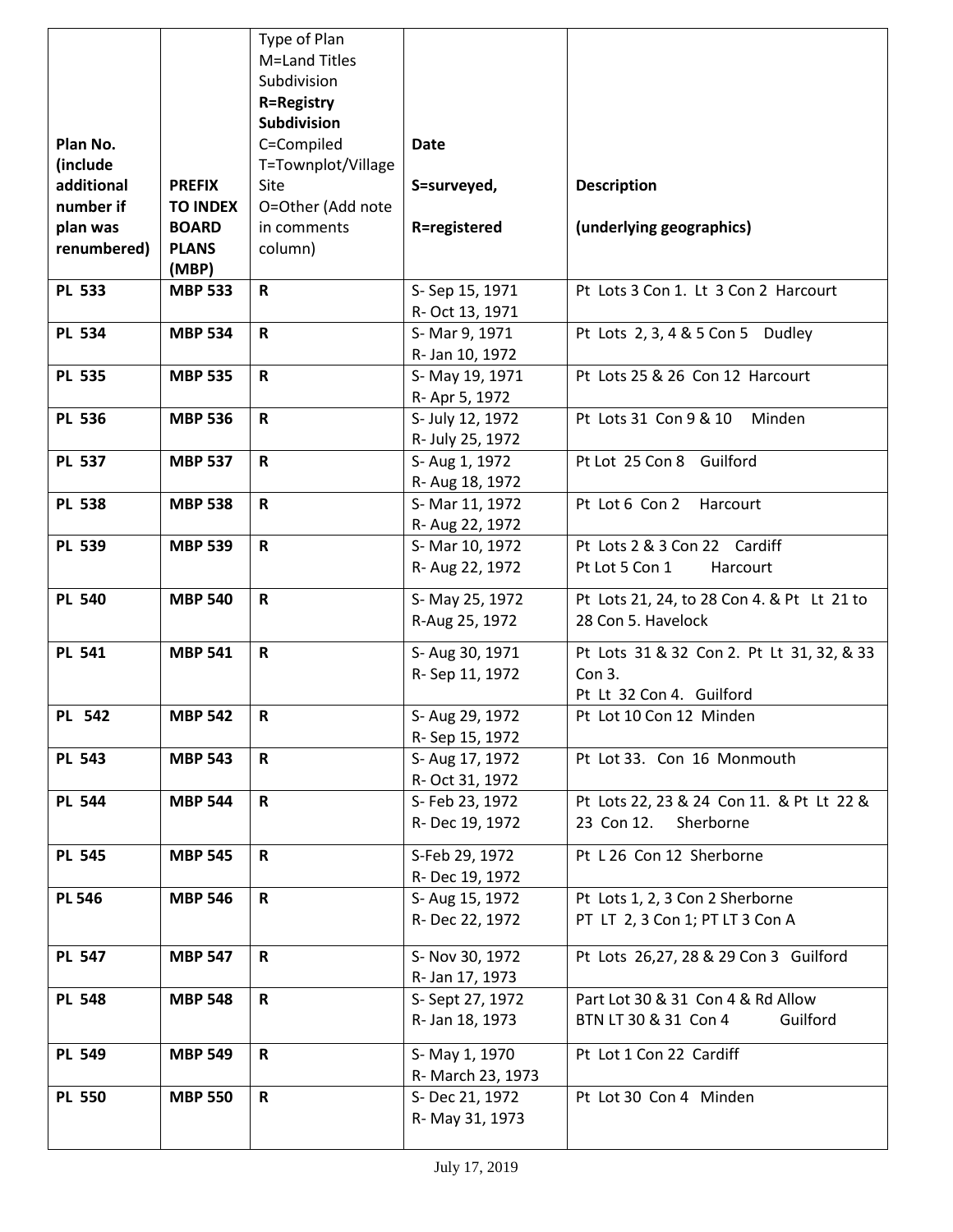|               |                 | Type of Plan       |                  |                                          |
|---------------|-----------------|--------------------|------------------|------------------------------------------|
|               |                 | M=Land Titles      |                  |                                          |
|               |                 | Subdivision        |                  |                                          |
|               |                 | <b>R=Registry</b>  |                  |                                          |
|               |                 | <b>Subdivision</b> |                  |                                          |
| Plan No.      |                 | C=Compiled         | <b>Date</b>      |                                          |
| (include      |                 | T=Townplot/Village |                  |                                          |
| additional    | <b>PREFIX</b>   | Site               | S=surveyed,      | <b>Description</b>                       |
| number if     | <b>TO INDEX</b> | O=Other (Add note  |                  |                                          |
| plan was      | <b>BOARD</b>    | in comments        | R=registered     | (underlying geographics)                 |
| renumbered)   | <b>PLANS</b>    | column)            |                  |                                          |
|               | (MBP)           |                    |                  |                                          |
| <b>PL 551</b> | <b>MBP 551</b>  | $\mathbf R$        | S-June 17, 1972  | Pt L 13, 14 & 15 C 11 and PT LT 13 C 12. |
|               |                 |                    | R- Nov 15, 1973  | Harburn                                  |
| <b>PL 553</b> | <b>MBP 553</b>  | R                  | S- Mar 23, 1973  | Part of Lot 4 Con 3.<br>Stanhope         |
|               |                 |                    | R- Apr 1, 1974   |                                          |
| <b>PL 554</b> | <b>MBP 554</b>  | $\mathbf R$        | S- Oct 12, 1972  | Lots 4 C 7<br>Minden                     |
|               |                 |                    | R- June 21, 1974 |                                          |
| <b>PL 555</b> | <b>MBP 555</b>  | $\mathbf R$        | S-May 30, 1974   | L 27 C 10<br>Cardiff                     |
|               |                 |                    | R- June 24, 1974 |                                          |
| <b>PL 556</b> | <b>MBP 556</b>  | $\mathbf R$        | S- May 30, 1972  | Pt L 15 C 11 Sherborne                   |
|               |                 |                    | R- Oct 10, 1974  |                                          |
| <b>PL 557</b> | <b>MBP 557</b>  | $\mathbf R$        | S-Dec 8, 1973    | Pt L4 C6 Dysart                          |
|               |                 |                    | R- Oct 16, 1974  |                                          |
| <b>PL 558</b> | <b>MBP 558</b>  | $\mathbf R$        | S- Mar 30, 1974  | PT L 16 & 17 Con 5<br>Guilford           |
|               |                 |                    | R- Nov 15, 1974  |                                          |
| <b>PL 559</b> | <b>MBP 559</b>  | $\mathbf R$        | S- Sept 30, 1974 | Pt L8 C 13<br>Minden                     |
|               |                 |                    | R- Mar 5, 1975   |                                          |
| <b>PL 560</b> | <b>MBP 560</b>  | $\mathbf R$        | S- June 11, 1974 | Pt L25 C7 Guilford                       |
|               |                 |                    | R- Apr 4, 1975   |                                          |
| <b>PL 561</b> | <b>MBP 561</b>  | $\mathsf R$        | S- June 30, 1972 | Pt L25 C9 Minden                         |
|               |                 |                    | R- Apr 18, 1975  |                                          |
| <b>PL 562</b> | <b>MBP 562</b>  | $\mathbf R$        | S- Feb 18, 1975  | Pt L 6 & 7 C1 & Pt 7, 8, & 9 C2          |
|               |                 |                    | R- June 5, 1975  | Harcourt                                 |
| PL 563        | <b>MBP 563</b>  | $\mathbf R$        | S- Apr 18, 1975  | Pt L 28 C6<br>Harcourt                   |
|               |                 |                    | R- June 6, 1975  |                                          |
| <b>PL 564</b> | <b>MBP 564</b>  | $\mathbf R$        | S- Dec 31, 1974  | Pt L 26 & 27, 28 C 3                     |
|               |                 |                    | R- June 20, 1975 | PT LT 26, 27, 28, 29, C 2 Guilford       |
| <b>PL 565</b> | <b>MBP 565</b>  | $\mathbf R$        | S-May 31, 1975   | PT L 23 & 24 C 1 & PT Lt 21, 22, & 23 C  |
|               |                 |                    | R- Feb 18, 1976  | 2 Havelock                               |
| <b>PL 566</b> | <b>MBP 566</b>  | $\mathbf R$        | S- Aug 31, 1975  | PT L 28 C 11 Guilford                    |
|               |                 |                    | R- Sep 16, 1976  |                                          |
| <b>PL 567</b> | <b>MBP 567</b>  | $\mathbf R$        | S- Aug 31, 1975  | Pt L7 C8 & PT L7 & 8 C9 Dysart           |
|               |                 |                    | R- Apr 29, 1977  |                                          |
| <b>PL 568</b> | <b>MBP 568</b>  | $\mathbf R$        | S-Apr 30, 1977   | PT L 11 & 12 C 6 Harburn                 |
|               |                 |                    | R- July 6, 1977  |                                          |
| <b>PL 569</b> | <b>MBP 569</b>  | $\mathbf R$        | S-Apr 26, 1976   | Pt L 10 & 11 C 5 Minden                  |
|               |                 |                    | R- July 11, 1977 |                                          |
| <b>PL 570</b> | <b>MBP 570</b>  | $\mathbf R$        | S-May 30, 1977   | PT L 19 & 20 C 8 Dysart                  |
|               |                 |                    | R- Aug 22, 1977  |                                          |
|               |                 |                    |                  |                                          |
|               |                 | Type of Plan       |                  |                                          |
|               |                 |                    |                  |                                          |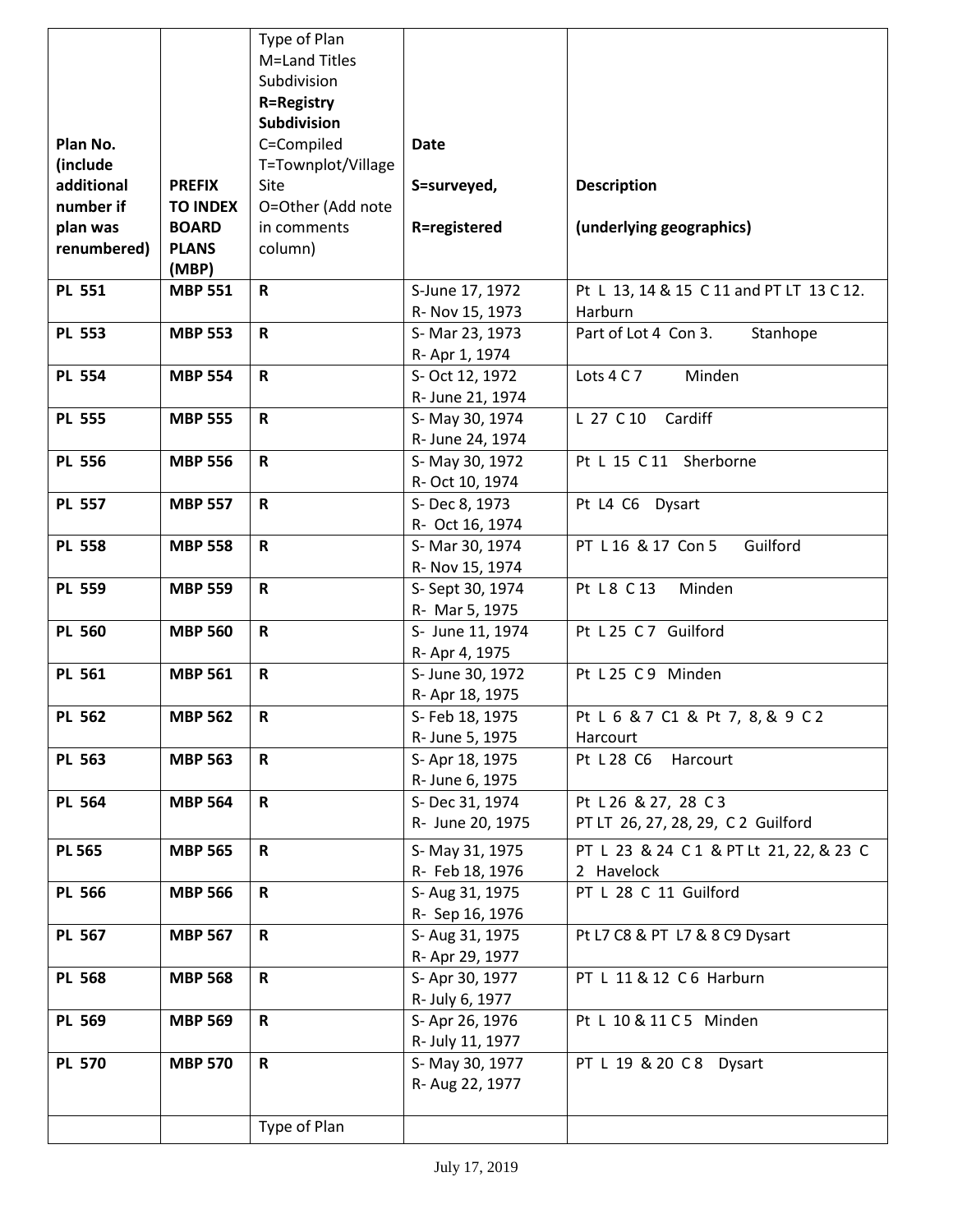|               |                 | M=Land Titles      |                  |                                            |
|---------------|-----------------|--------------------|------------------|--------------------------------------------|
|               |                 | Subdivision        |                  |                                            |
|               |                 | <b>R=Registry</b>  |                  |                                            |
|               |                 | <b>Subdivision</b> |                  |                                            |
| Plan No.      |                 | C=Compiled         | <b>Date</b>      |                                            |
| (include      |                 | T=Townplot/Village |                  |                                            |
| additional    | <b>PREFIX</b>   | Site               | S=surveyed,      | <b>Description</b>                         |
| number if     | <b>TO INDEX</b> | O=Other (Add note  |                  |                                            |
| plan was      | <b>BOARD</b>    | in comments        | R=registered     | (underlying geographics)                   |
| renumbered)   | <b>PLANS</b>    | column)            |                  |                                            |
|               | (MBP)           |                    |                  |                                            |
| <b>PL 571</b> | <b>MBP 571</b>  | $\mathsf{R}$       | S- Jan 30, 1976  | Part 1 - PT L 1 & 2 C 2 & 3 - BTN Con 2 &  |
|               |                 |                    | R-Sep 30, 1977   | 3 Harburn                                  |
|               |                 |                    | S- Jan 31, 1976  | Part 2 - PT LT 2 - 5 Con 2 / PT LT 2 Con 3 |
|               |                 |                    |                  | Harburn                                    |
| <b>PL 572</b> | <b>MBP 572</b>  | $\mathsf R$        | S- Mar 2, 1977   | PT L 24, 25, & 26 C 13 Guilford            |
|               |                 |                    | R-Dec 16, 1977   | PT L 24 C 1 Havelock                       |
| <b>PL 573</b> | <b>MBP 573</b>  | $\mathsf R$        | S-Dec 31, 1976   | PT L 28, 29, & 30 C 1 Guilford             |
|               |                 |                    | R- May 24, 1978  |                                            |
| <b>PL 574</b> | <b>MBP 574</b>  | $\mathsf R$        | S- Jan 31, 1977  | PT L 3 C 6 Minden                          |
|               |                 |                    | R- May 30, 1978  |                                            |
| <b>PL 575</b> | <b>MBP 575</b>  | $\mathbf R$        | S- Feb 10, 1978  | Pt L17,18 & 19 C 11 Harburn                |
|               |                 |                    | R- June 9, 1978  |                                            |
| <b>PL 576</b> | <b>MBP 576</b>  | $\mathsf R$        | S- Jan 31, 1977  | PT L 33 & 34 Con 3<br>Dudley               |
|               |                 |                    | R-Sep 12, 1978   |                                            |
| <b>PL 577</b> | <b>MBP 577</b>  | $\mathsf{R}$       | S- Feb 6, 1978   | PT L 32 C 4 Minden                         |
|               |                 |                    | R-Sep 28, 1978   |                                            |
| <b>PL 578</b> | <b>MBP 578</b>  | $\mathsf{R}$       | S- June 2, 1978  | PT L 6, 7, 8, & 9 Con 1<br>Dudley          |
|               |                 |                    | R-Dec 22, 1978   |                                            |
| <b>PL 579</b> | <b>MBP 579</b>  | $\mathsf R$        | S- June 26, 1978 | "C" Plan 572<br>Block                      |
|               |                 |                    | R- Feb 6, 1979   |                                            |
| <b>PL 580</b> | <b>MBP 580</b>  | $\mathsf R$        | S- Nov 22, 1978  | PT L 26, 27, 28 & 29 Con 2 Guilford        |
|               |                 |                    | R- Feb 19, 1979  |                                            |
| <b>PL 581</b> | <b>MBP 581</b>  | R                  | S- Nov 22, 1978  | PT L 28, 29, & 30 Con 2.<br>Guilford       |
|               |                 |                    | R- Feb 19, 1979  |                                            |
| <b>PL 582</b> | <b>MBP 582</b>  | R                  | S- Nov 22, 1978  | PT L 31, 32, 33 C2 & PT LT 32 & 33 C3.     |
|               |                 |                    | R- Feb 19, 1979  | Guilford                                   |
| <b>PL 583</b> | <b>MBP 583</b>  | R                  | S- Jan 28, 1977  | PT L 19 C8. Dysart                         |
|               |                 |                    | R- Feb 21, 1979  |                                            |
| <b>PL 584</b> | <b>MBP 584</b>  | $\mathsf{R}$       | S-Sept 9, 1978   | PT L4, 5 & 6 C3 - Rd Allow BTN LT 5 & 6    |
|               |                 |                    | R- Mar 15, 1979  | Con 3 Havelock                             |
| <b>PL 585</b> | <b>MBP 585</b>  | $\mathsf{R}$       | S- Sept 10, 1978 | PT L 2, 3, 4, & 5 C 3.<br>Havelock         |
|               |                 |                    | R- Mar 15, 1979  |                                            |
| <b>PL 586</b> | <b>MBP 586</b>  | R                  | S-Sept 11, 1978  | PT L 1, 2 & 3 C 2 Lt 3 Con 2 Havelock      |
|               |                 |                    | R- Mar 15, 1979  |                                            |
| <b>PL 587</b> | <b>MBP 587</b>  | $\mathsf{R}$       | S- Sep 12, 1978  | PT L 1&2 C 2 & PT L1 C 1                   |
|               |                 |                    | R- Mar 15, 1979  | Havelock                                   |
| <b>PL 588</b> | <b>MBP 588</b>  | $\mathsf{R}$       | S-Sep 13, 1978   | PT L 1, 2 & 3 C 1<br>Havelock              |
|               |                 |                    | R- Mar 15, 1979  |                                            |
| <b>PL 589</b> | <b>MBP 589</b>  | $\mathsf R$        | S-Sep 14, 1978   | PT L 3, 4, C1<br>Havelock                  |
|               |                 |                    | R- Mar 15, 1979  | LT 5 Con 1                                 |
|               |                 |                    |                  |                                            |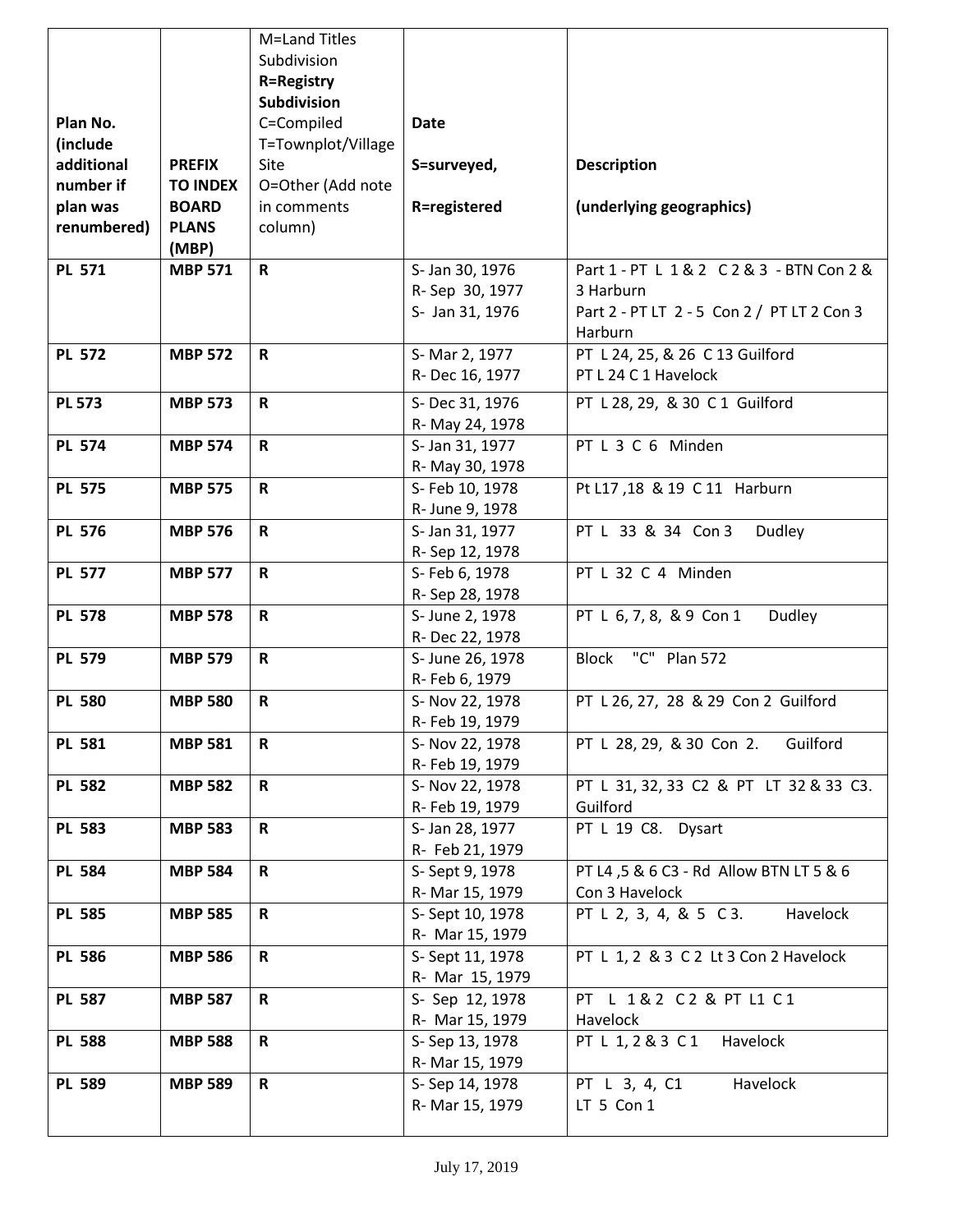|               |                 | Type of Plan       |                  |                                           |
|---------------|-----------------|--------------------|------------------|-------------------------------------------|
|               |                 | M=Land Titles      |                  |                                           |
|               |                 | Subdivision        |                  |                                           |
|               |                 | <b>R=Registry</b>  |                  |                                           |
|               |                 | Subdivision        |                  |                                           |
| Plan No.      |                 | C=Compiled         | <b>Date</b>      |                                           |
| (include      |                 | T=Townplot/Village |                  |                                           |
| additional    | <b>PREFIX</b>   | Site               | S=surveyed,      | <b>Description</b>                        |
| number if     | <b>TO INDEX</b> | O=Other (Add note  |                  |                                           |
| plan was      | <b>BOARD</b>    | in comments        | R=registered     | (underlying geographics)                  |
| renumbered)   | <b>PLANS</b>    | column)            |                  |                                           |
|               | (MBP)           |                    |                  |                                           |
| <b>PL 590</b> | <b>MBP 590</b>  | $\mathbf R$        | S-Sep 15, 1978   | PT L 2, 3, & 4 C13. Guilford              |
|               |                 |                    | R- Mar 15, 1979  |                                           |
| <b>PL 591</b> | <b>MBP 591</b>  | $\mathbf R$        | S-Dec 21, 1978   | PT LT 2, 3, 4, & 5 C1 Guilford            |
|               |                 |                    | R- Apr 12, 1979  | PT LT 2, 3, 4, & 5, C13. Dysart           |
| <b>PL 592</b> | <b>MBP 592</b>  | $\mathbf R$        | S- Jan 18, 1979  | LT 7 E Lyons Street PT LT 8 E of Lyons    |
|               |                 |                    |                  | <b>Street</b>                             |
|               |                 |                    | R- May 11, 1979  | LT 7 W Seymour Street PT LT 8 W of        |
|               |                 |                    |                  |                                           |
|               |                 |                    |                  | Seymour Street                            |
| <b>PL 593</b> | <b>MBP 593</b>  | $\mathbf R$        | S-May 30, 1978   | Pt L 3 & 4 Con "A" Anson                  |
|               |                 |                    | R- June 4, 1979  |                                           |
| <b>PL 594</b> | <b>MBP 594</b>  | $\mathbf R$        | S-May 19, 1978   | PT LT 2 C "A" Anson                       |
|               |                 |                    | R- June 14, 1978 |                                           |
| <b>PL 595</b> | <b>MBP 595</b>  | R                  | S- June 30, 1979 | PT L 26, 27, 28, C 4. &                   |
|               |                 |                    | R- Aug 20, 1979  | PT L 21, 22, 23, 24, 27 & 28 C 5.         |
|               |                 |                    |                  | Havelock                                  |
| <b>PL 597</b> | <b>MBP 597</b>  | $\mathbf R$        | S- June 28, 1978 | PT L 25 & 26 C 13 & RDAL Between LT       |
|               |                 |                    | R- Jan 16, 1980  | 25 & 26 Con 13. Guilford                  |
| <b>PL 598</b> | <b>MBP 598</b>  | $\mathbf R$        | S- Nov 5, 1979   | PT L 16 & 17 Con 9 Stanhope               |
|               |                 |                    | R- Apr 15, 1980  |                                           |
| <b>PL 599</b> | <b>MBP 599</b>  | $\mathbf R$        | S- Nov 30, 1976  | PT L 24 Con 21 Cardiff                    |
|               |                 |                    | R- May 13, 1980  |                                           |
| <b>PL 600</b> | <b>MBP 600</b>  | R                  | S- Apr 17, 1980  | PT L 7 C4 Guilford                        |
|               |                 |                    | R- Aug 25, 1980  |                                           |
|               |                 | $\mathsf{R}$       |                  | PT L 10 Con "A"                           |
| PL 601        | <b>MBP 601</b>  |                    | S-Aug 15, 1980   | Anson                                     |
|               |                 |                    | R-Sep 12, 1980   |                                           |
| PL 602        | <b>MBP 602</b>  | $\mathbf R$        | S- Jan 15, 1981  | PT L 19 Con 8 & PT Lot 2 Plan 583 Dysart  |
|               |                 |                    | R- Feb 9, 1981   |                                           |
| <b>PL 604</b> | <b>MBP 604</b>  | $\mathbf R$        | S- Aug 8, 1981   | PT L 6 & 7 C 3 & 4 Mniden                 |
|               |                 |                    | R- Aug 21, 1981  |                                           |
| PL 607        | <b>MBP 607</b>  | R                  | S- Aug 5, 1981   | PT L31, 32, 33 Con 10 Dysart              |
|               |                 |                    | R-Dec 31, 1981   |                                           |
| <b>PL 608</b> | <b>MBP 608</b>  | $\mathbf R$        | S- Aug 31, 1981  | PT L 10 C 3 & PT LT 9 & 10 C 4            |
|               |                 |                    | R- May 18, 1982  | Havelock                                  |
| <b>PL 609</b> | <b>MBP 609</b>  | $\mathbf R$        | S- June 30, 1981 | PT L 25 C 6 Lutterworth                   |
|               |                 |                    | R- May 18, 1982  |                                           |
| PL 610        | <b>MBP 610</b>  | $\mathbf R$        | S-Mar 31, 1982   | PT LT2, 3, 4, 6, 7 Block 11 & Pt Lt 3 & 4 |
|               |                 |                    | R- May 28, 1982  | Block 13 & RDAL Between Block 11 & 13 PL  |
|               |                 |                    |                  | 1 Dysart                                  |
| PL 611        | <b>MBP 611</b>  | $\mathbf R$        | S-Apr 28, 1978   | PT L 33 C 16 Monmouth                     |
|               |                 |                    | R- June 25, 1982 |                                           |